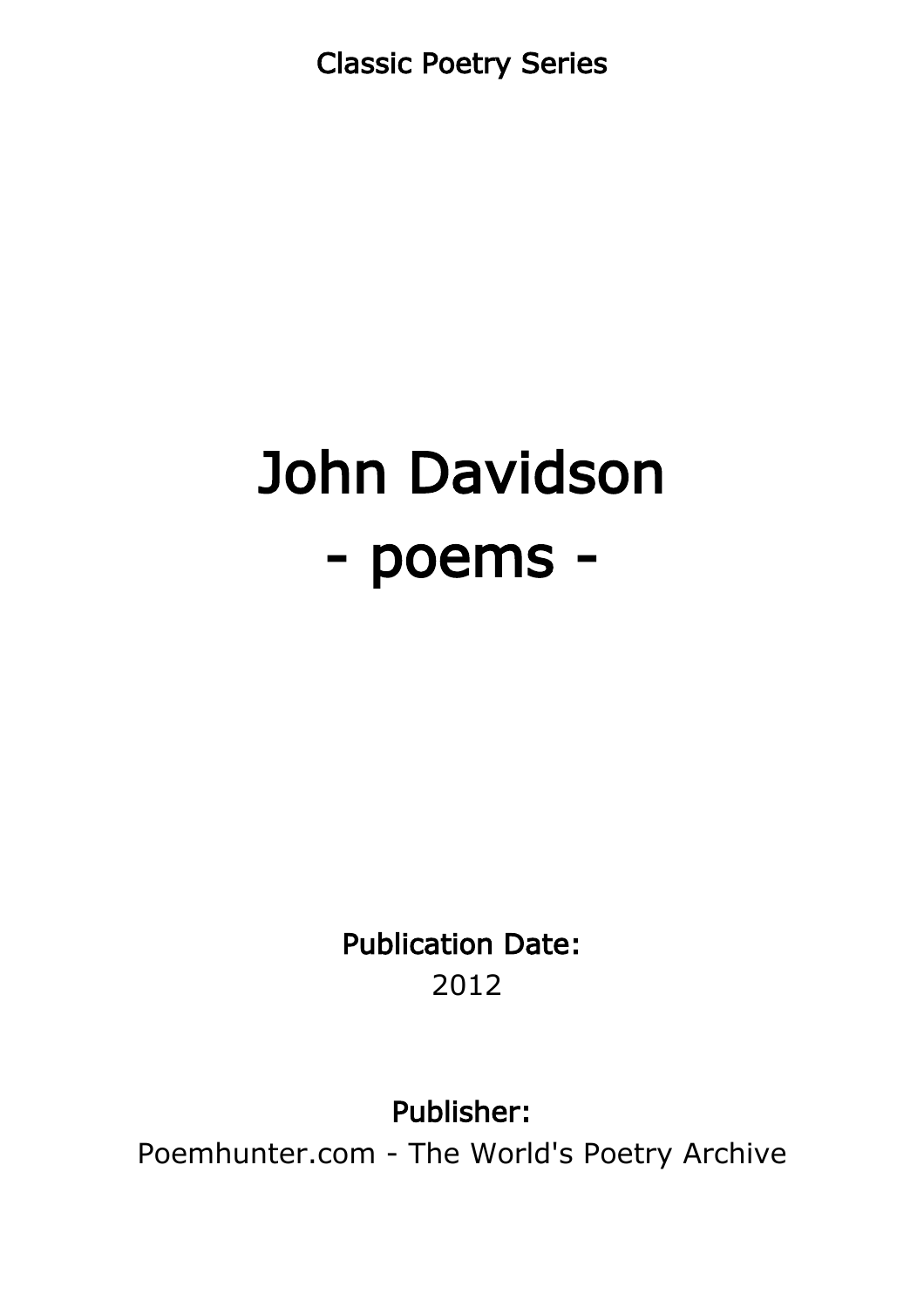## John Davidson(11 April 1857 – 23 March 1909)

John Davidson was a Scottish poet, playwright and novelist, best known for his ballads. He also did translations from French and German. In 1909, financial difficulties, as well as physical and mental health problems, led to his suicide.

<b>Life and Works</b>

#### <b>Scotland</b>

He was born at Barrhead, East Renfrewshire as the son of Alexander Davidson, an Evangelical Union minister and Helen née Crockett of Elgin. His family removed to Greenock in 1862 where he was educated at Highlanders' Academy there and entered the chemical laboratory of Walker's Sugarhouse refinery in his 13th year, returning after one year to school as a pupil teacher. In Public Analysts' Office, 1870-71. In these employments he developed an interest in science which became an important characteristic of his poetry. In 1872 he returned for four years to the Highlanders' Academy as a pupil-teacher, and, after a year at Edinburgh University (1876-7), received in 1877 his first scholastic employment at Alexander's Charity, Glasgow. During the next six years he held positions in the following schools : Perth Academy (1878–81), Kelvinside Academy, Glasgow (1881-2), and Hutchinson's Charity, Paisley (1883- 4). He varied his career by spending a year as clerk in a Glasgow thread firm (1884-5), and subsequently taught in Morrison's Academy, Crieff (1885-8), and in a private school at Greenock (1888-9). Married 1885.

#### <b>London</b>

Having taken to literature, he went in 1889 to London where he frequented 'Ye Olde Cheshire Cheese' and joined the 'Rhymers' Club'. Davidson's first published work was Bruce, a chronicle play in the Elizabethan manner, which appeared with a Glasgow imprint in 1886. Four other plays, Smith, a Tragic Farce (1888), An Unhistorical Pastoral (1889), Aromantic Farce (1889), and the brilliant pantomimic Scaramouch in Naxos (1889) were also published while he was in Scotland.

Besides writing for the Speaker, the Glasgow Herald, and other papers, he produced several novels and tales, of which the best was Perfervid (1890). But these prose works were written for a livelihood.

<b>Verse</b>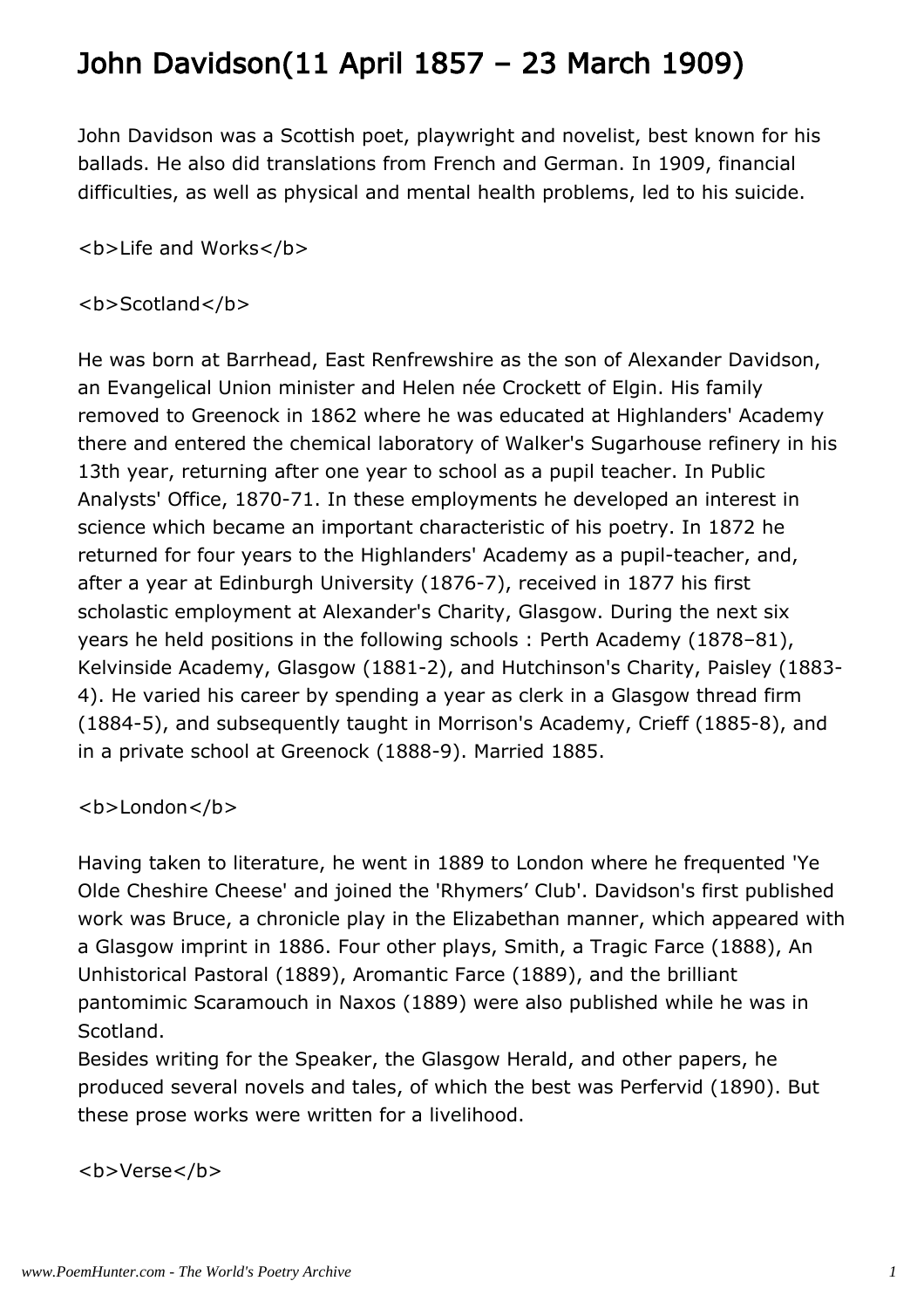Davidson's true medium was verse. In a Music Hall and other Poems (1891) suggested what Fleet Street Eclogues (1893) proved, that Davidson possessed a genuine and distinctive poetic gift. Yeats had words of praise for In a Music Hall. He called it, "An example of a new writer seeking out 'new subject matter, new emotions'". Yeats's wrote of his emotional dispute with Davidson in Autobiographies (1955). The second collection established his reputation among the discerning few. His early plays were republished in one volume in 1894, and henceforward he turned his attention more and more completely to verse. A volume of vigorous Ballads and Songs (1894), his most popular work, was followed in turn by a second series of Fleet Street Eclogues (1896) and by New Ballads (1897) and The Last Ballad (1899).

**<b>Dramatic works</b>** 

For a time he abandoned lyric for the drama, writing several original plays.

Finally Davidson engaged on a series of "Testaments", in which he gave definite expression to his philosophy. These volumes were entitled The Testament of a Vivisector (1901),The Testament of a Man Forbid (1901), The Testament of an Empire Builder (1902), and The Testament of John Davidson (1908). Though he disclaimed the title of philosopher, he expounded an original philosophy which was at once materialistic and aristocratic. The cosmic process, as interpreted by evolution, was for him a fruitful source of inspiration.

His later verse, which is often fine rhetoric rather than poetry, expressed the belief which is summed up in the last words that he wrote, "Men are the universe become conscious; the simplest man should consider himself too great to be called after any name." The corollary was that every man was to be himself to the utmost of his power, and the strongest was to rule. Davidson professed to reject all existing philosophies, including that of Nietzsche, as inadequate, but Nietzsche's influence is traceable in his argument. The poet planned ultimately to embody his revolutionary creed in a trilogy entitled God and Mammon. Only two plays, however, were written, The Triumph of Mammon (1907) and Mammon and his Message (1908).

<b>Family</b>

In 1885 Davidson married Margaret, daughter of John McArthur of Perth. She survived him with two sons, Alexander (b. 1887) and Menzies (b. 1889).

<b>Other Works</b>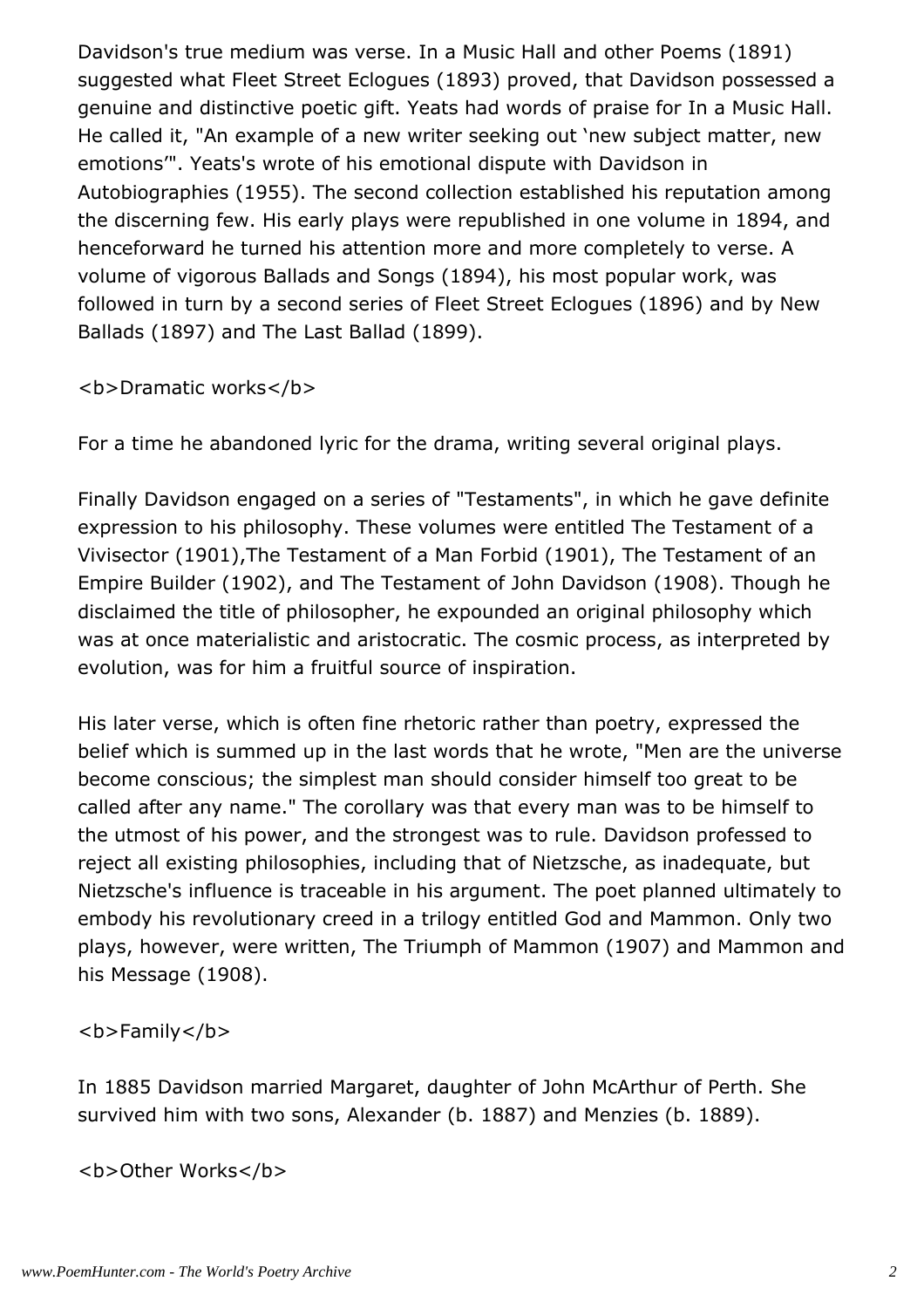Davidson was a prolific writer. Besides the works cited, he wrote many other works including, The Wonderful Mission of Earl Lavender (1895), a novel which included flagellation erotica and contributed an introduction to Shakespeare's Sonnets (Renaissance edition, 1908), which, like his various prefaces and essays, shows him a subtle literary critic.

#### <b>Translations</b>

He translated Montesquieu's Lettres Persanes (1892), François Coppée's Pour la Couronne in 1896 and Victor Hugo's Ruy Blas in 1904, the former being produced as, For the Crown, at the Lyceum Theatre in 1896, the latter as A Queen's Romance at the Imperial Theatre.

#### <b>Portraits</b>

Davidson's portrait was drawn by Walter Sickert and by Robert Bryden. A caricature by Max Beerbohm appeared in The Chapbook, (1907), and William Rothenstein did a portrait of him for The Yellow Book. In Men and Memories (1931), Rothenstein said that when Max Beerbohm looked at his pictures of Davidson, he had complimented him on the 'subtle way he had handled his toupée'. Rothenstein wrote that he had not noticed tht he was wearing one.

Frank Harris, a member of the Rhymers' Club described him in 1889 thus: "... a little below middle height, but strongly built with square shoulders and remarkably fine face and head; the features were almost clasically regular, the eyes dark brown and large, the forehead high, the hair and moustache black. His manners were perfectly frank and natural; he met everyone in the same unaffected kindly human way; I never saw a trace in him of snobbishness or incivility. Possibly a great man, I said to myself, certainly a man of genius, for simplicity of manner alone is in England almost a proof of extraordinary endowment."

#### <b>Drowning</b>

In 1906 he was awarded a civil list pension of £100 per annum and George Bernard Shaw did what he could to help him financially, but poverty, ill-health, and his declining powers, exacerbated by the onset of cancer, caused profound hopelessness and clinical depression. Late in 1908, Davidson left London to reside at Penzance. On 23 March 1909, he disappeared from his house there, under circumstances which left little doubt that he had drowned himself. Among his papers was found the manuscript of a new work, Fleet Street Poems, with a letter containing the words, "This will be my last book." His body, which was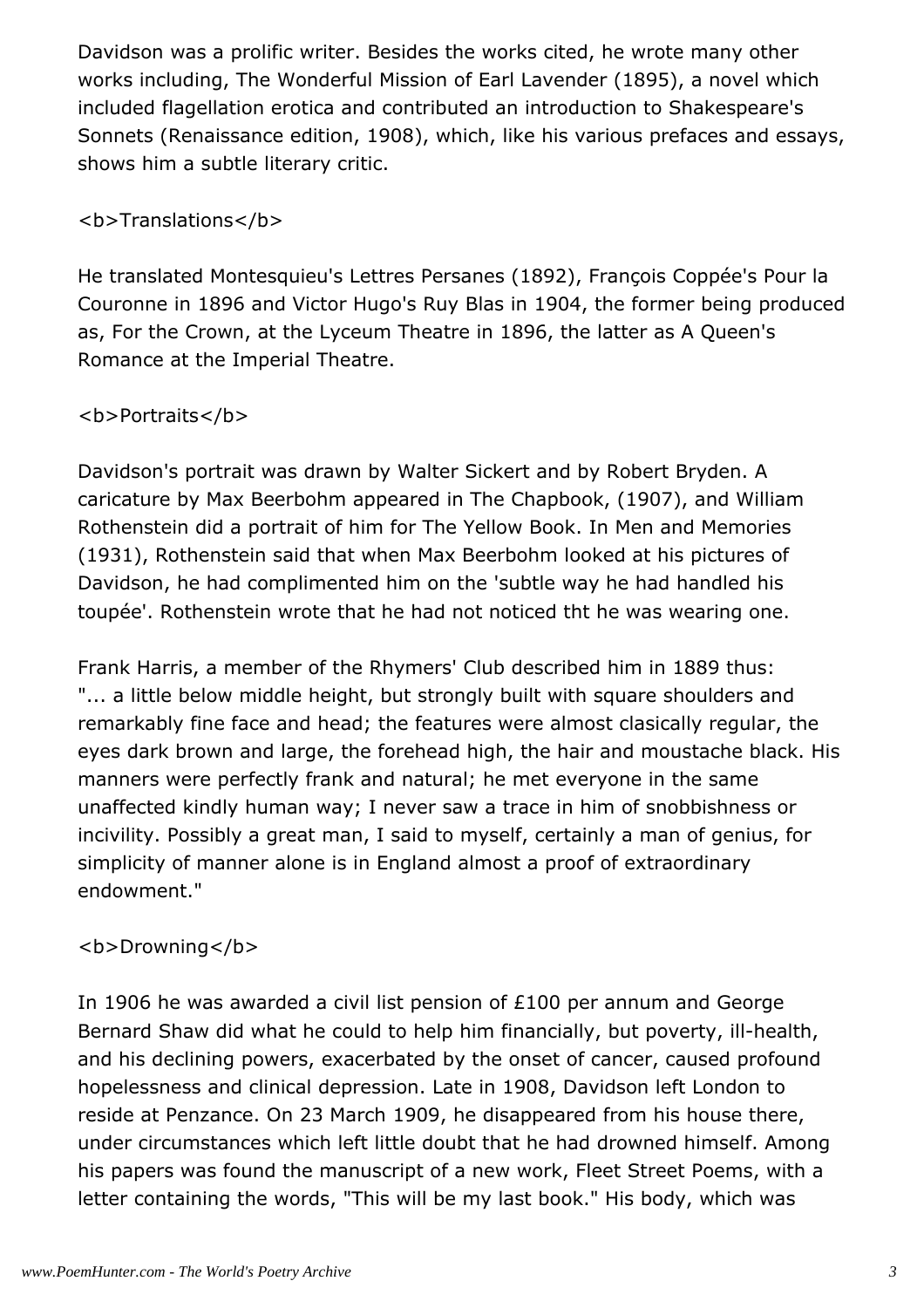discovered by some fishermen in Mount's Bay on 18 September, was, in accordance with his known wishes, buried at sea. In his will he desired that no biography should be written, none of his unpublished works published, and "no word except of my writing is ever to appear in any book of mine as long as the copyright endures."

The assumption that he took his own life is consistent with what is known of his temperament and his ideas. In The Testament of John Davidson, published the year before his death, he anticipates this fate:

"None should outlive his power. . . . Who kills Himself subdues the conqueror of kings; Exempt from death is he who takes his life; My time has come."

```
<b>Influence on other poets</b>
```
Davidson's poetry was a key early influence on important Modernist poets, in particular, his compatriot <a href="http://www.poemhunter.com/hughmacdiarmid/">Hugh MacDiarmid</a> and <a href="http://www.poemhunter.com/wallace-stevens/">Wallace Stevens</a>. <a href="http://www.poemhunter.com/thomas-stearns-eliot/">T.S. Eliot</a>, who was especially fond of the poem 'Thirty Bob a Week' (In Ballads and Songs (1894)). Davidon's poem "In the Isle of Dogs", for example, is a clear intertext of later poems such as Eliot's "The Wasteland" and Stevens' "The Idea of Order at Key West".

<b>Quotes</b>

"This is an age of Bovril"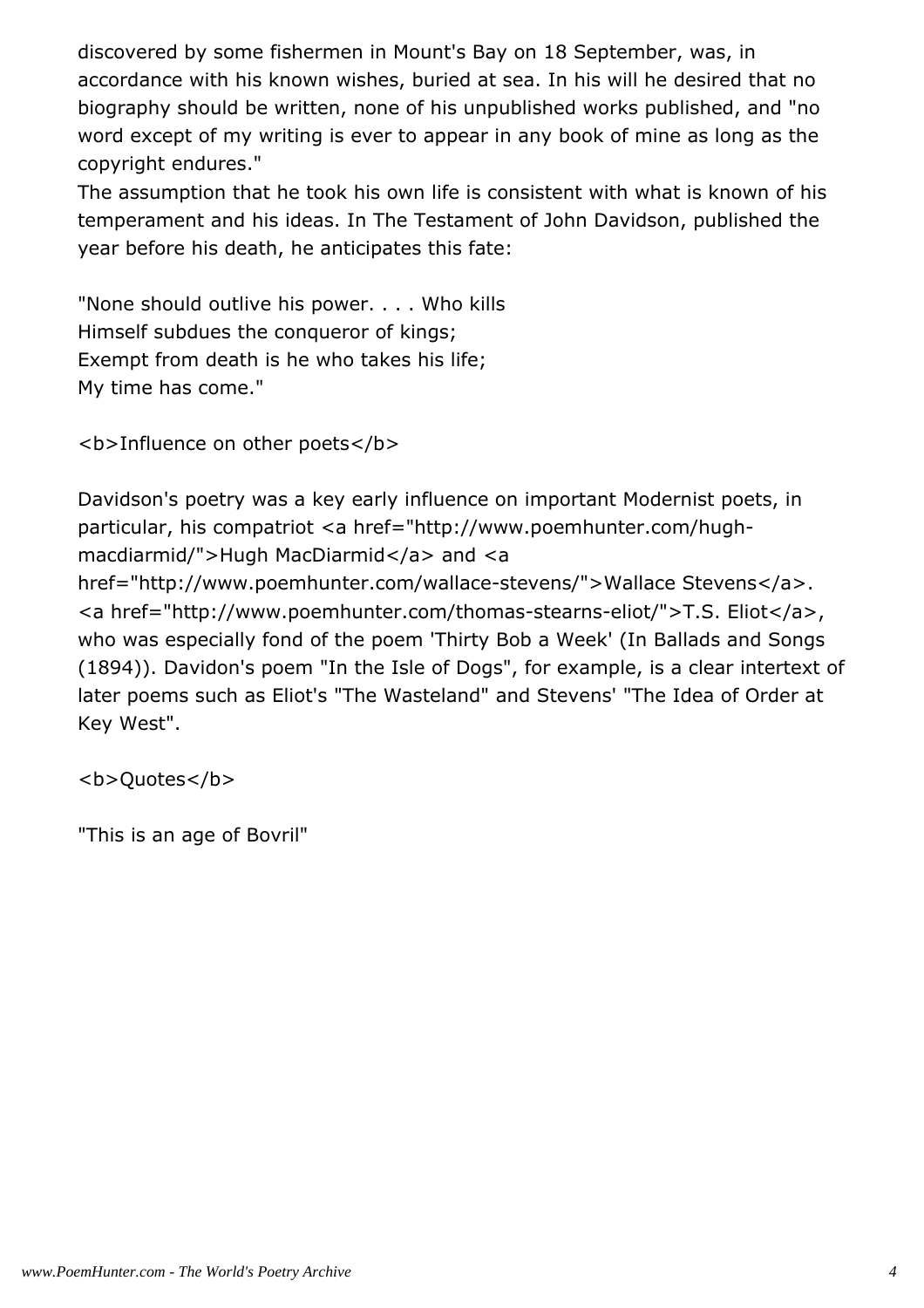#### A Ballad Of Hell

'A letter from my love to-day! Oh, unexpected, dear appeal!' She struck a happy tear away, And broke the crimson seal.

'My love, there is no help on earth, No help in heaven; the dead-man's bell Must toll our wedding; our first hearth Must be the well-paved floor of hell.'

The colour died from out her face, Her eyes like ghostly candles shone; She cast dread looks about the place, Then clenched her teeth and read right on.

'I may not pass the prison door; Here must I rot from day to day, Unless I wed whom I abhor, My cousin, Blanche of Valencay.

'At midnight with my dagger keen, I'll take my life; it must be so. Meet me in hell to-night, my queen, For weal and woe.'

She laughed although her face was wan, She girded on her golden belt, She took her jewelled ivory fan, And at her glowing missal knelt.

Then rose, 'And am I mad?' she said: She broke her fan, her belt untied; With leather girt herself instead, And stuck a dagger at her side.

She waited, shuddering in her room, Till sleep had fallen on all the house. She never flinched; she faced her doom: They two must sin to keep their vows.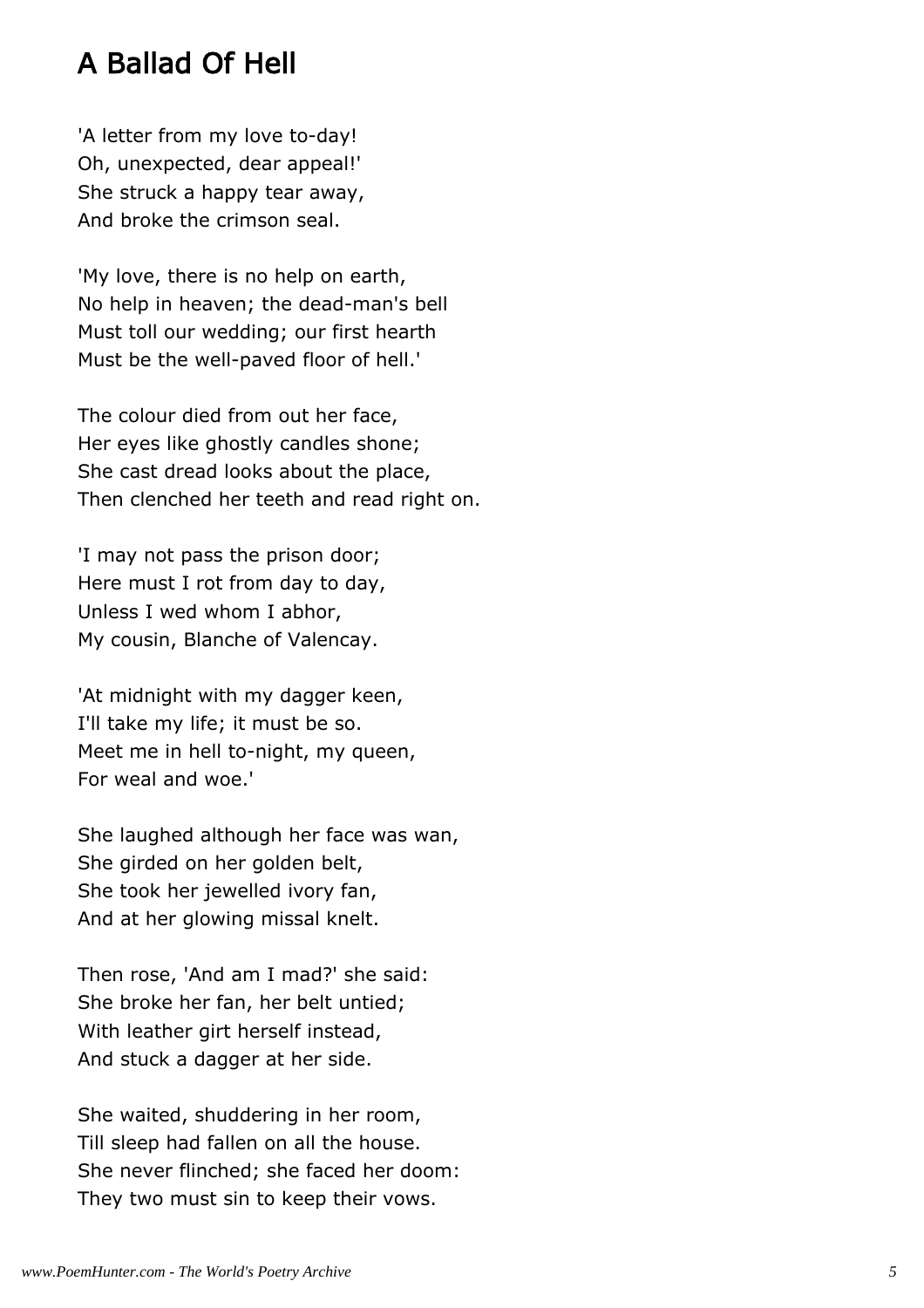Then out into the night she went, And, stooping, crept by hedge and tree; Her rose-bush flung a snare of scent, And caught a happy memory.

She fell, and lay a minute's space; She tore the sward in her distress; The dewy grass refreshed her face; She rose and ran with lifted dress.

She started like a morn-caught ghost Once when the moon came out and stood To watch; the naked road she crossed, And dived into the murmuring wood.

The branches snatched her streaming cloak; A live thing shrieked; she made no stay! She hurried to the trysting-oak— Right well she knew the way.

Without a pause she bared her breast, And drove her dagger home and fell, And lay like one that takes her rest, And died and wakened up in hell.

She bathed her spirit in the flame, And near the centre took her post; From all sides to her ears there came The dreary anguish of the lost.

The devil started at her side, Comely, and tall, and black as jet. 'I am young Malespina's bride; Has he come hither yet?'

'My poppet, welcome to your bed.' 'Is Malespina here?' 'Not he! To-morrow he must wed His cousin Blanche, my dear!'

'You lie, he died with me to-night.'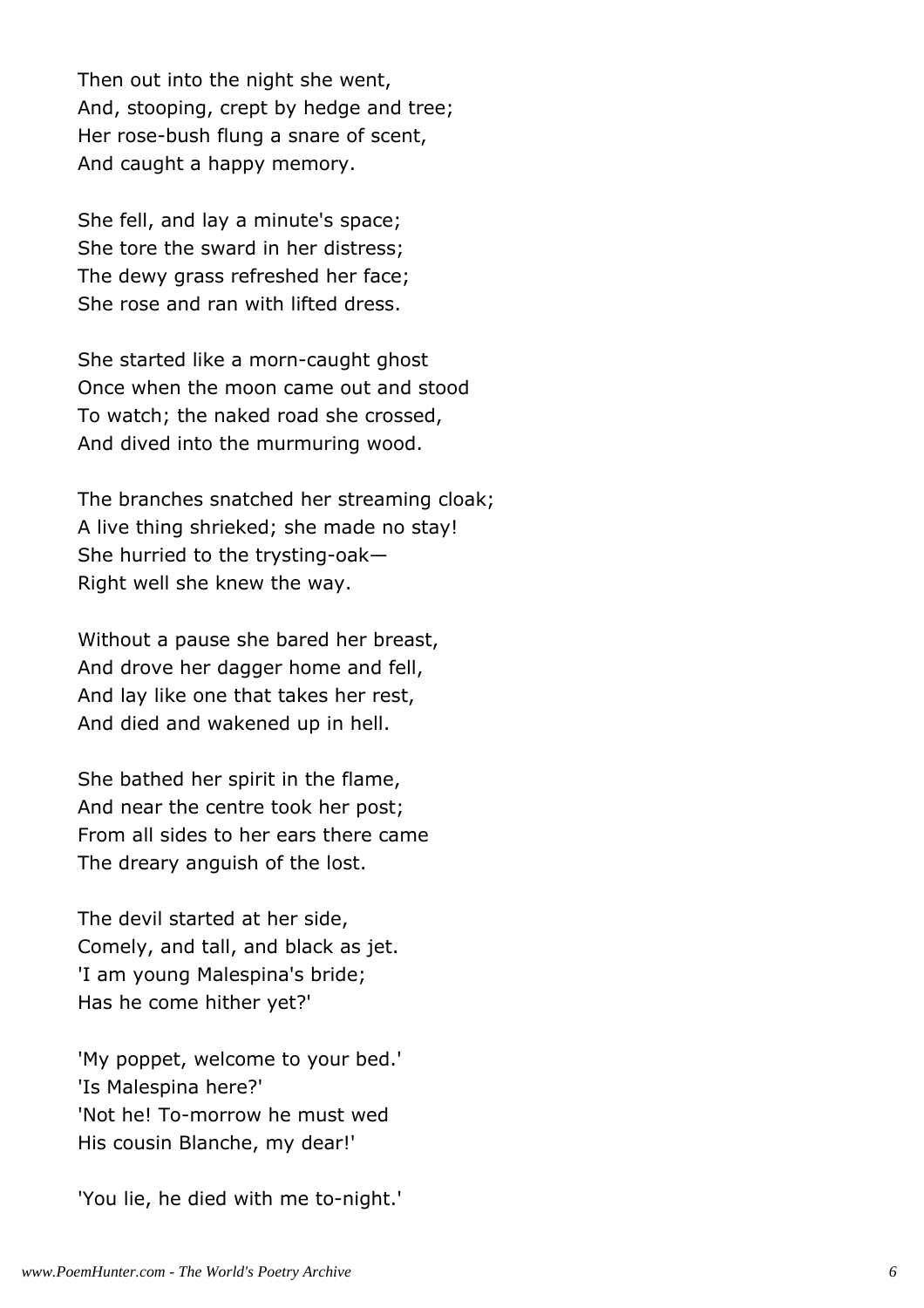'Not he! it was a plot' ... 'You lie.' 'My dear, I never lie outright.' 'We died at midnight, he and I.'

The devil went. Without a groan She, gathered up in one fierce prayer, Took root in hell's midst all alone, And waited for him there.

She dared to make herself at home Amidst the wail, the uneasy stir. The blood-stained flame that filled the dome, Scentless and silent, shrouded her.

How long she stayed I cannot tell; But when she felt his perfidy, She marched across the floor of hell; And all the damned stood up to see.

The devil stopped her at the brink: She shook him off; she cried, 'Away!' 'My dear, you have gone mad, I think.' 'I was betrayed: I will not stay.'

Across the weltering deep she ran; A stranger thing was never seen: The damned stood silent to a man; They saw the great gulf set between.

To her it seemed a meadow fair; And flowers sprang up about her feet She entered heaven; she climbed the stair And knelt down at the mercy-seat.

Seraphs and saints with one great voice Welcomed that soul that knew not fear. Amazed to find it could rejoice, Hell raised a hoarse, half-human cheer.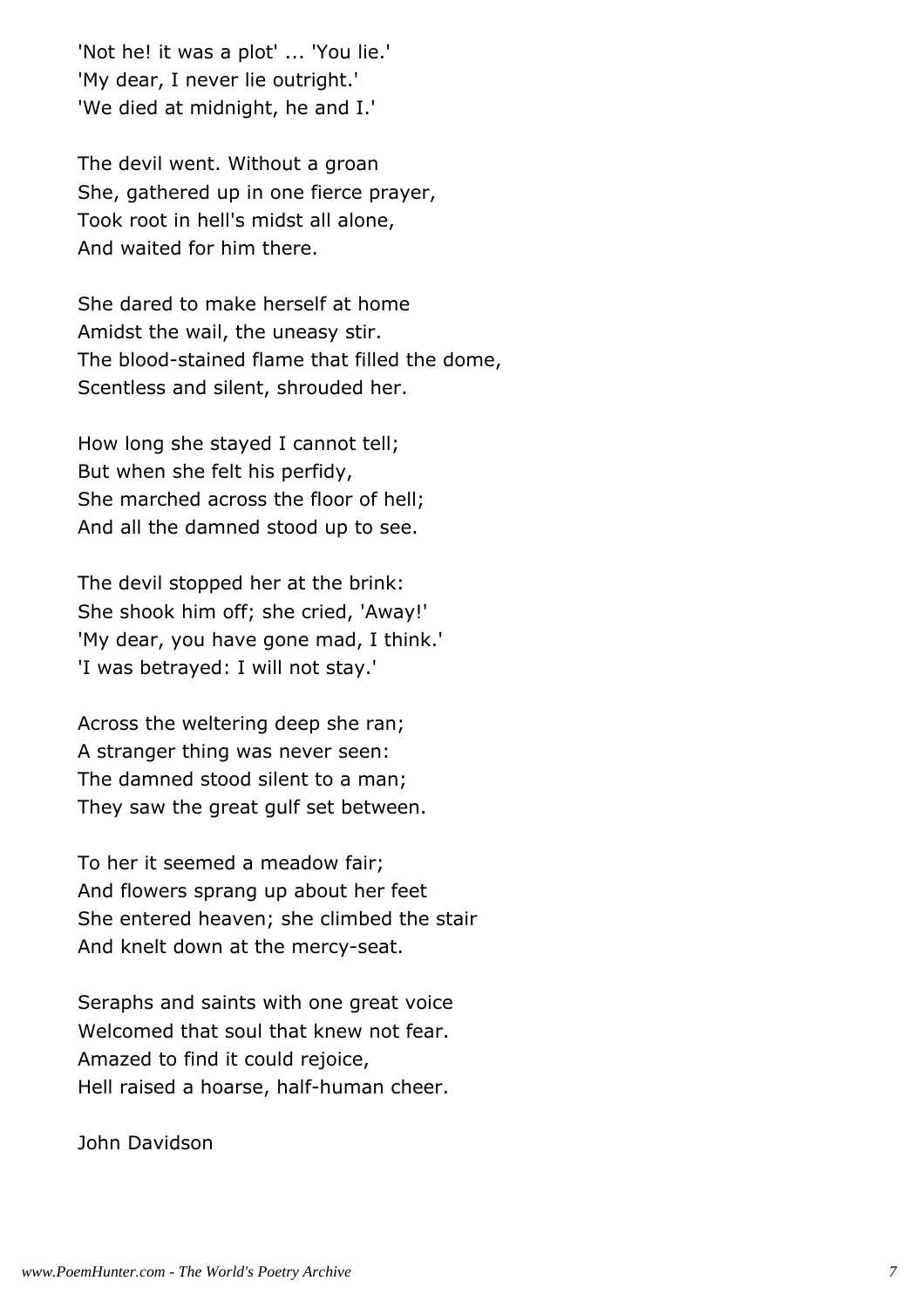## A Cinque Port

Below the down the stranded town What may betide forlornly waits, With memories of smoky skies, When Gallic navies crossed the straits; When waves with fire and blood grew bright, And cannon thundered through the night.

With swinging stride the rhythmic tide Bore to the harbour barque and sloop; Across the bar the ship of war, In castled stern and lanterned poop, Came up with conquests on her lee, The stately mistress of the sea.

Where argosies have wooed the breeze, The simple sheep are feeding now; And near and far across the bar The ploughman whistles at the plough; Where once the long waves washed the shore, Larks from their lowly lodgings soar.

Below the down the stranded town Hears far away the rollers beat; About the wall the seabirds call; The salt wind murmurs through the street; Forlorn the sea's forsaken bride Awaits the end that shall betide.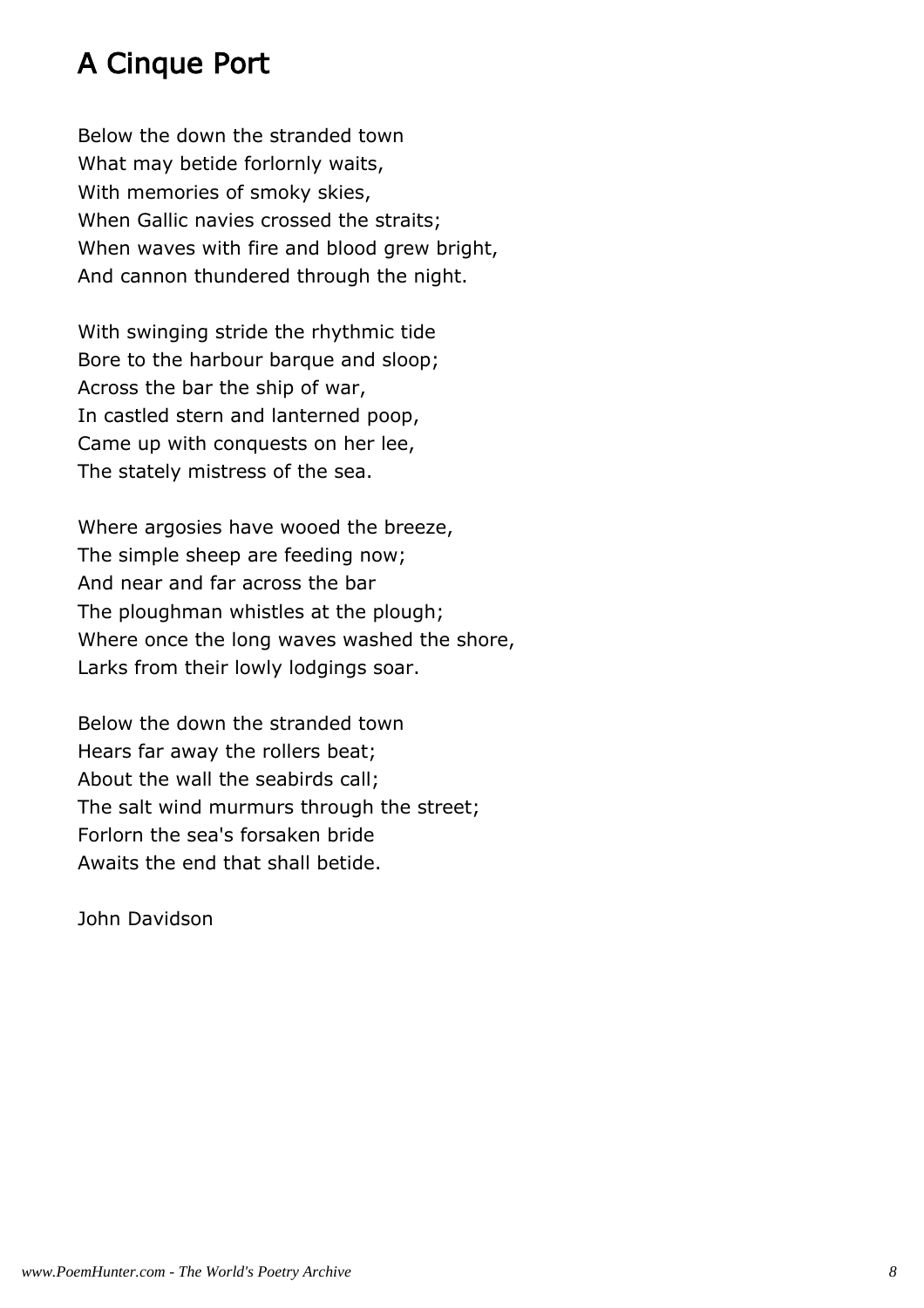## A Loafer

I hang about the streets all day, At night I hang about; I sleep a little when I may, But rise betimes the morning's scout; For through the year I always hear Afar, aloft, a ghostly shout.

My clothes are worn to threads and loops; My skin shows here and there ; About my face like seaweed droops My tangled beard, my tangled hair; From cavernous and shaggy brows My stony eyes untroubled stare.

I move from eastern wretchedness Through Fleet Street and the Strand; And as the pleasant people press I touch them softly with my hand, Perhaps I know that still I go Alive about a living land.

For far in front the clouds are riven I hear the ghostly cry, As if a still voice fell from heaven To where sea-whelmed the drowned folk lie In sepulchres no tempest stirs And only eyeless things pass by.

In Piccadilly spirits pass: Oh, eyes and cheeks that glow! Oh, strength and comeliness! Alas, The lustrous health is earth I know From shrinking eyes that recognise No brother in my rags and woe.

I know no handicraft, no art, But I have conquered fate; For I have chosen the better part, And neither hope, nor fear, nor hate.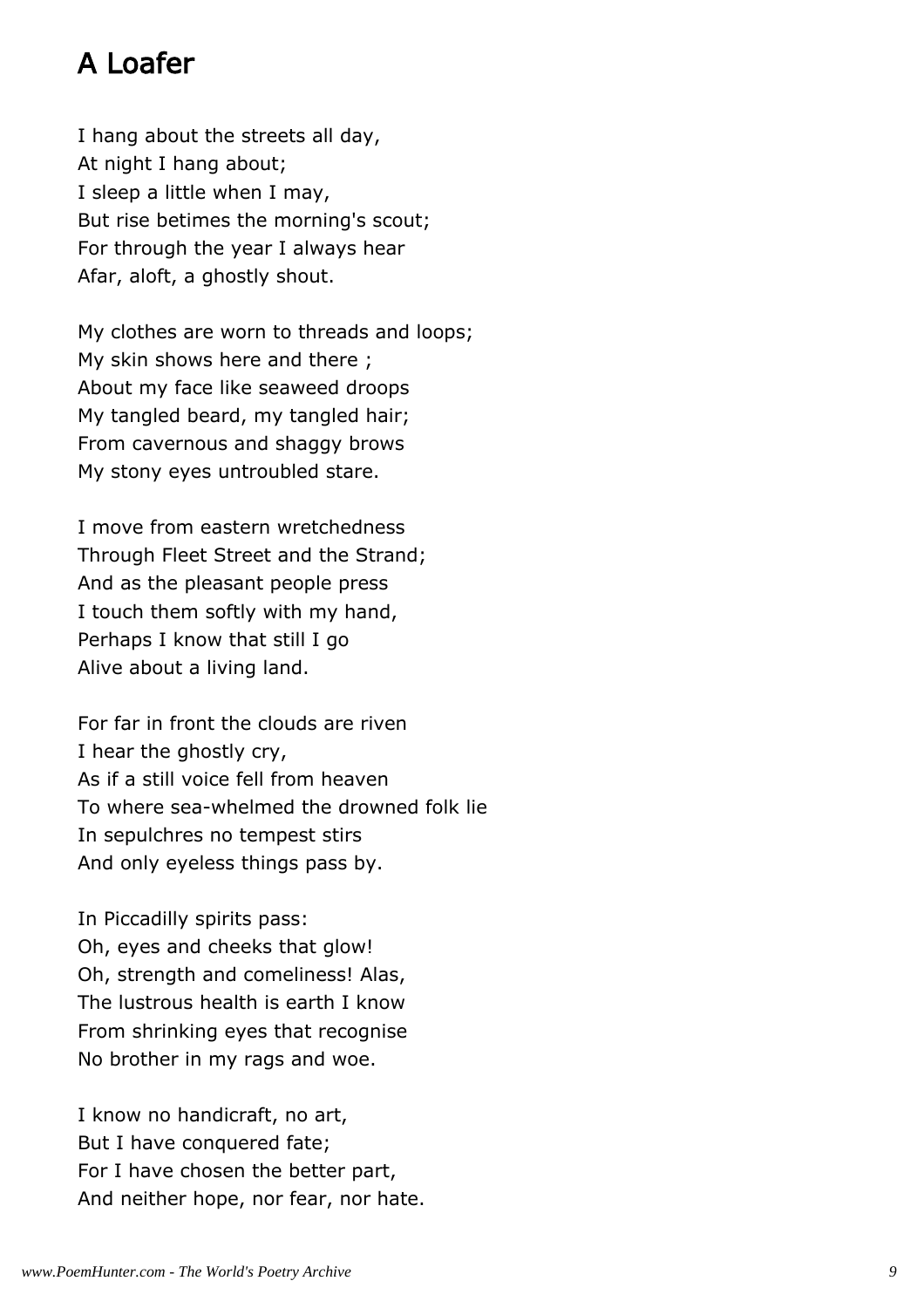With placid breath on pain and death, My certain alms, alone I wait.

And daily, nightly comes the call, The pale unechoing note, The faint "Aha!" sent from the wall Of heaven, but from no ruddy throat Of human breed or seraph's seed, A phantom voice that cries by rote.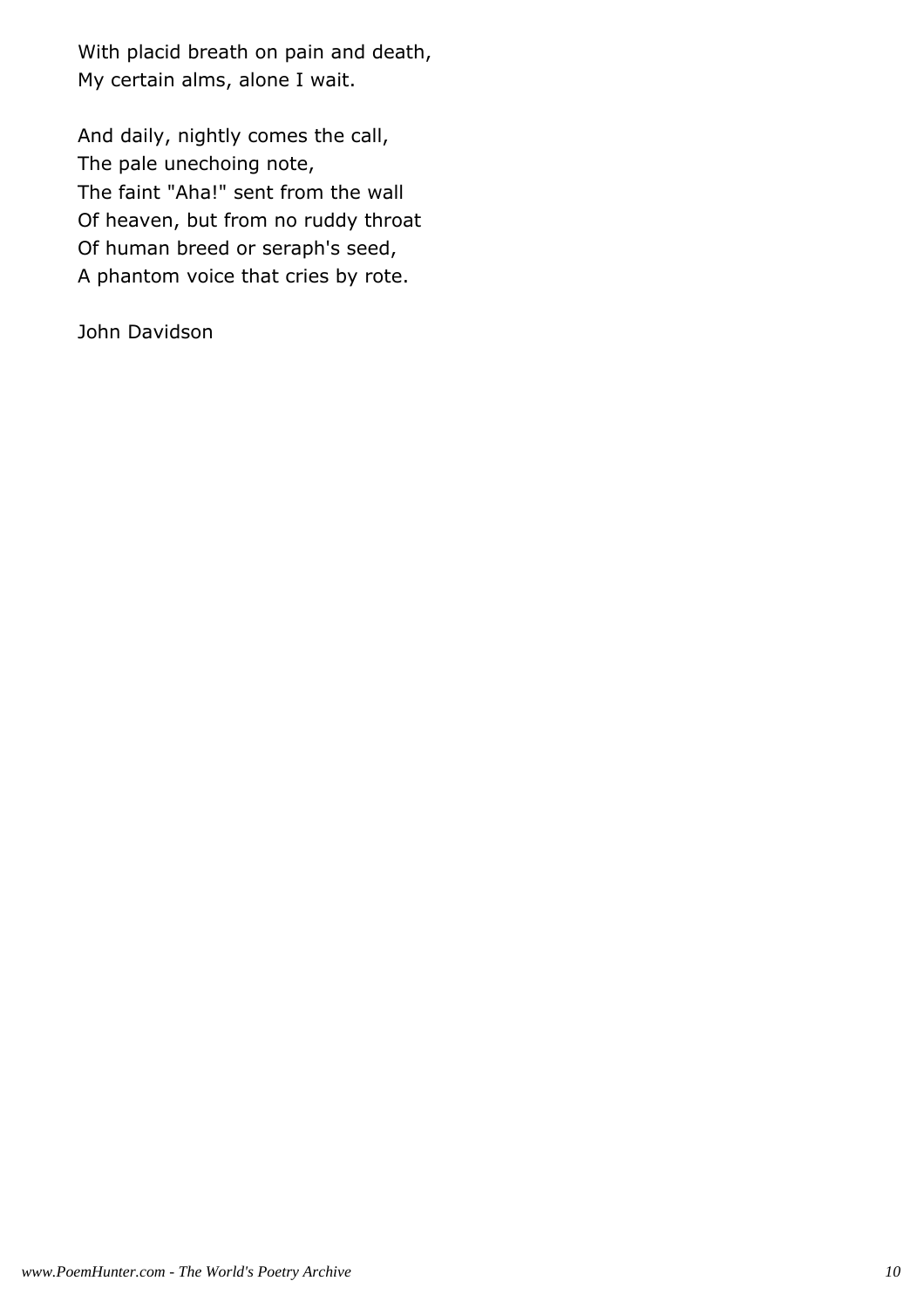#### A Northern Suburb

Nature selects the longest way, And winds about in tortuous grooves; A thousand years the oaks decay; The wrinkled glacier hardly moves.

But here the whetted fangs of change Daily devour the old demesne – The busy farm, the quiet grange, The wayside inn, the village green.

In gaudy yellow brick and red, With rooting pipes, like creepers rank, The shoddy terraces o'erspread Meadow, and garth, and daisied bank.

With shelves for rooms the houses crowd, Like draughty cupboards in a row – Ice-chests when wintry winds are loud, Ovens when summer breezes blow.

Roused by the fee'd policeman's knock, And sad that day should come again, Under the stars the workmen flock In haste to reach the workmen's train.

For here dwell those who must fulfil Dull tasks in uncongenial spheres, Who toil through dread of coming ill, And not with hope of happier years –

The lowly folk who scarcely dare Conceive themselves perhaps misplaced, Whose prize for unremitting care Is only not to be disgraced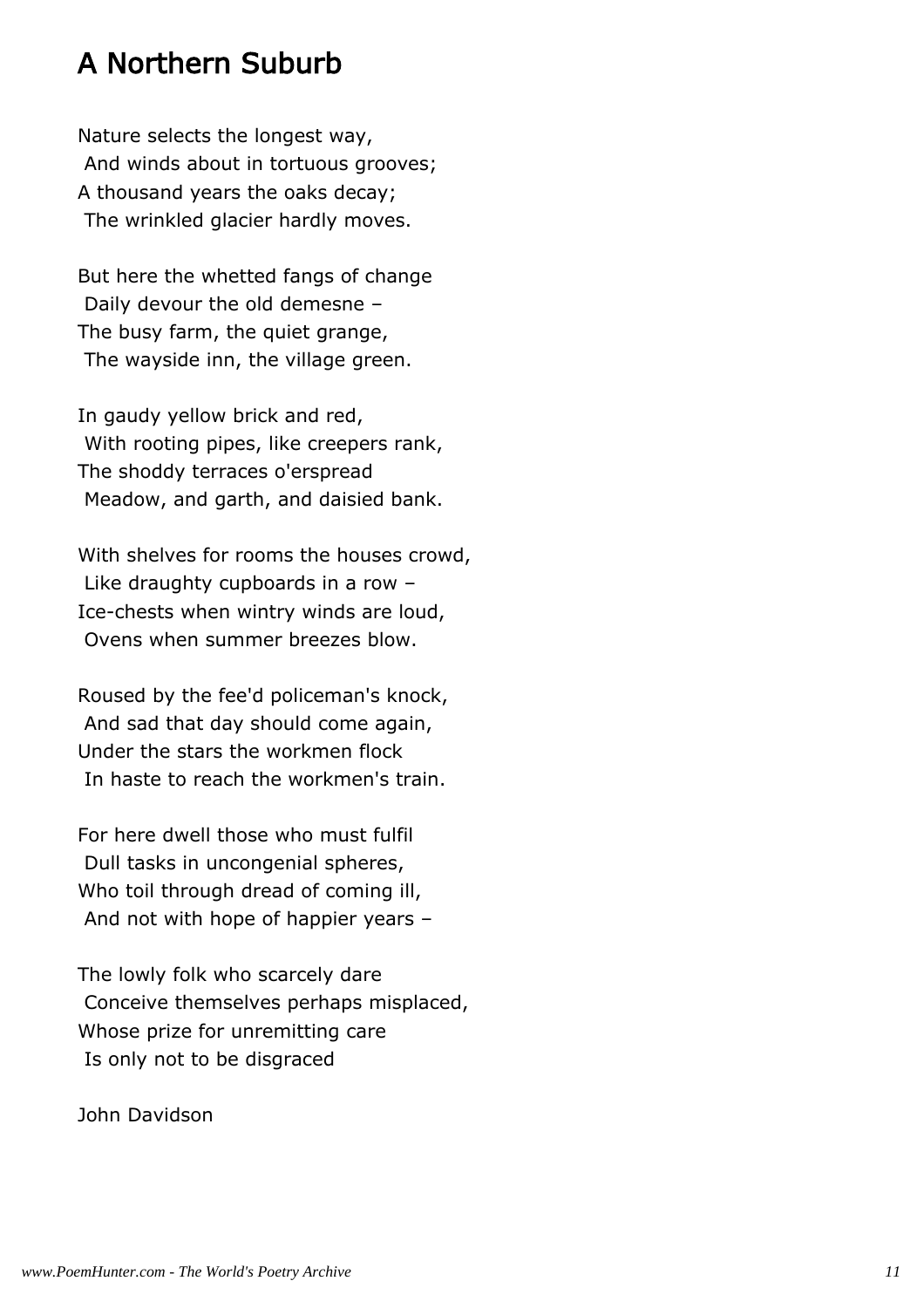## A Runnable Stag

When the pods went pop on the broom, green broom, And apples began to be golden-skinn'd, We harbour'd a stag in the Priory coomb, And we feather'd his trail up-wind, up-wind, We feather'd his trail up-wind-A stag of warrant, a stag, a stag, A runnable stag, a kingly crop, Brow, bay and tray and three on top, A stag, a runnable stag.

Then the huntsman's horn rang yap, yap yap, And 'Forwards' we heard the harbourer shout; But 'twas only a brocket that broke a gap In the beechen underwood, driven out, From the underwood antler'd out By warrant and might of the stag, the stag, The runnable stag, whose lordly mind Was bent on sleep though beam'd and tined He stood, a runnable stag

So we tufted the covert till afternoon With Tinkerman's Pup and Bell- of-the-North; And hunters were sulky and hounds out of tune Before we tufted the right stag forth, Before we tufted him forth, The stag of warrant, the wily stag, The runnable stag with his kingly crop, Brow, bay and tray and three on top, The royal and runnable stag.

It was Bell-of-the-North and Tinkerman's Pup That stuck to the scent till the copse was drawn. 'Tally ho! tally ho!' and the hunt was up, The tufters whipp'd and the pack laid on, The resolute pack laid on, And the stag of warrant away at last, The runnable stag, the same, the same, His hoofs on fire, his horns like flame, A stag, a runnable stag.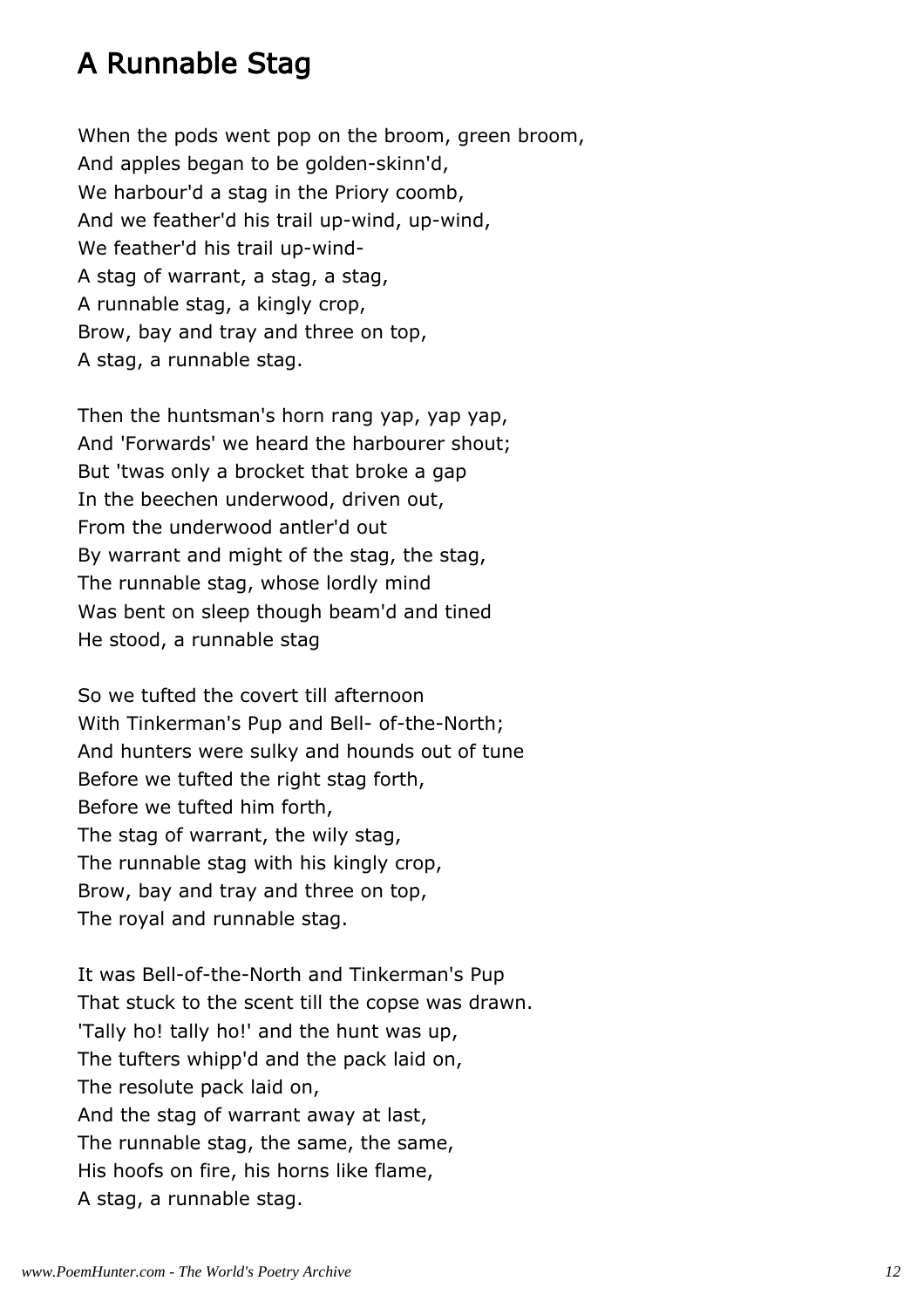'Let your gelding be: if you check or chide He stumbles at once and you're out of the hunt For three hundred gentlemen, able to ride, On hunters accustom'd to bear the brunt, Accustom'd to bear the brunt, Are after the runnable stag, the stag, The runnable stag with his kingly crop, Brow, bay and tray and three on top, The right, the runnable stag.

By perilous paths in coomb and dell, The heather, the rocks, and the river-bed, The pace grew hot, for the scent lay well, And a runnable stag goes right ahead, The quarry went right ahead-- Ahead, ahead, and fast and far; His antler'd crest, his cloven hoof, Brow, bay and tray and three aloof, The stag, the runnable stag.

For a matter of twenty miles and more, By the densest hedge and the highest wall, Through herds of bullocks lie baffled the lore Of harbourer, huntsman, hounds and all, Of harbourer, hounds and all The stag of warrant, the wily stag, For twenty miles, and five and five, He ran, and he never was caught alive, This stag, this runnable stag.

When he turn'd at bay in the leafy gloom, In the emerald gloom where the brook ran deep He heard in the distance the rollers boom, And he saw In a vision of peaceful sleep In a wonderful vision of sleep, A stag of warrant, a stag, a stag, A runnable stag in a jewell'd bed, Under the sheltering ocean dead, A stag, a runnable stag.

So a fateful hope lit up his eye,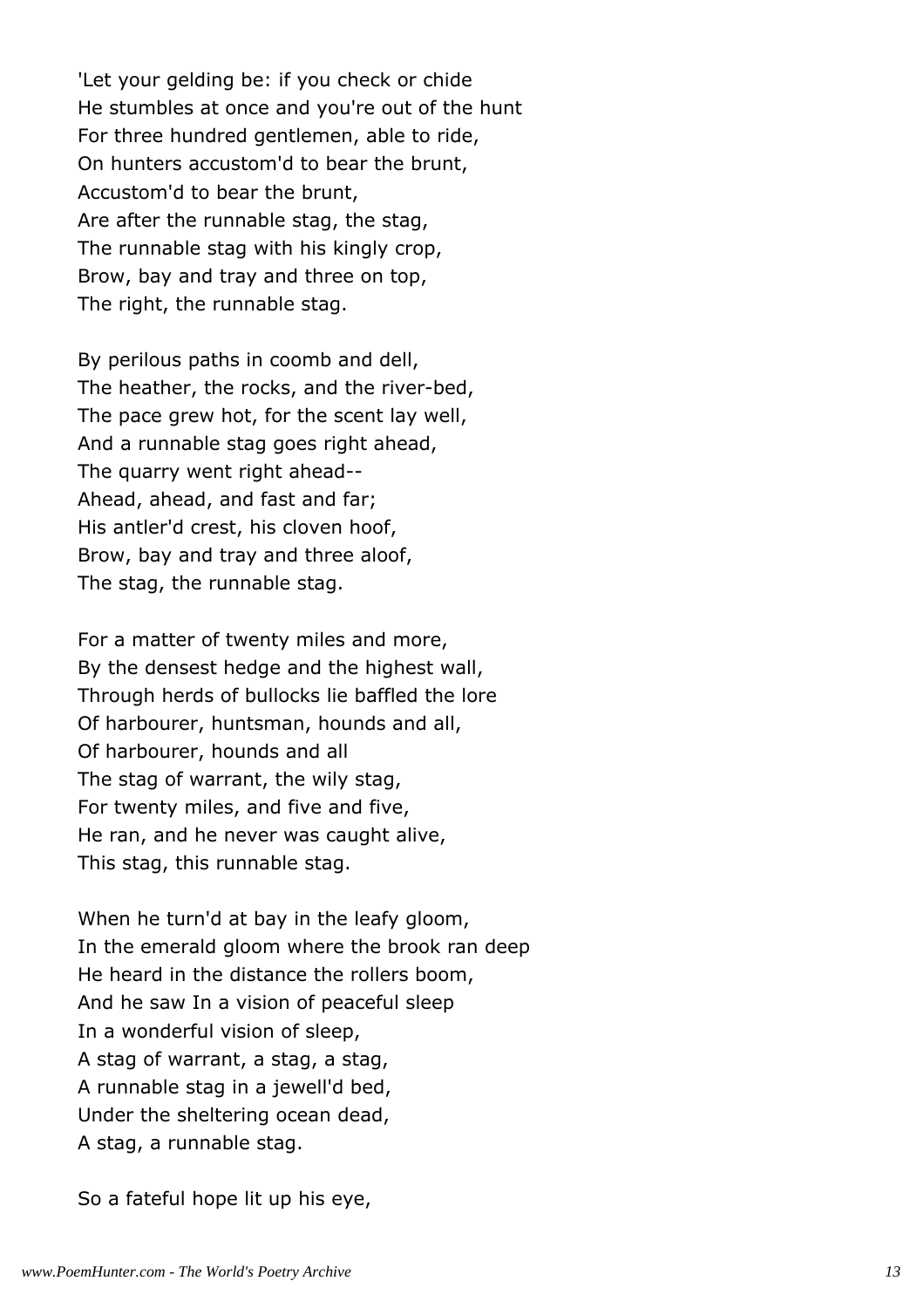And he open'd his nostrils wide again, And he toss'd his branching antlers high As he headed the hunt down the Charlock glen, As he raced down the echoing glen For five miles more, the stag, the stag, For twenty miles, and five and five, Not to be caught now, dead or alive, The stag, the runnable stag.

Three hundred gentleman, able to ride, Three hundred horses as gallant and free, Beheld him escape on the evening tide, Far out till he sank in the Severn Sea, Till he sank in the depths of the sea The stag, the buoyant stag, the stag That slept at last in a jewell'd bed Under the sheltering ocean spread, The stag, the runnable stag.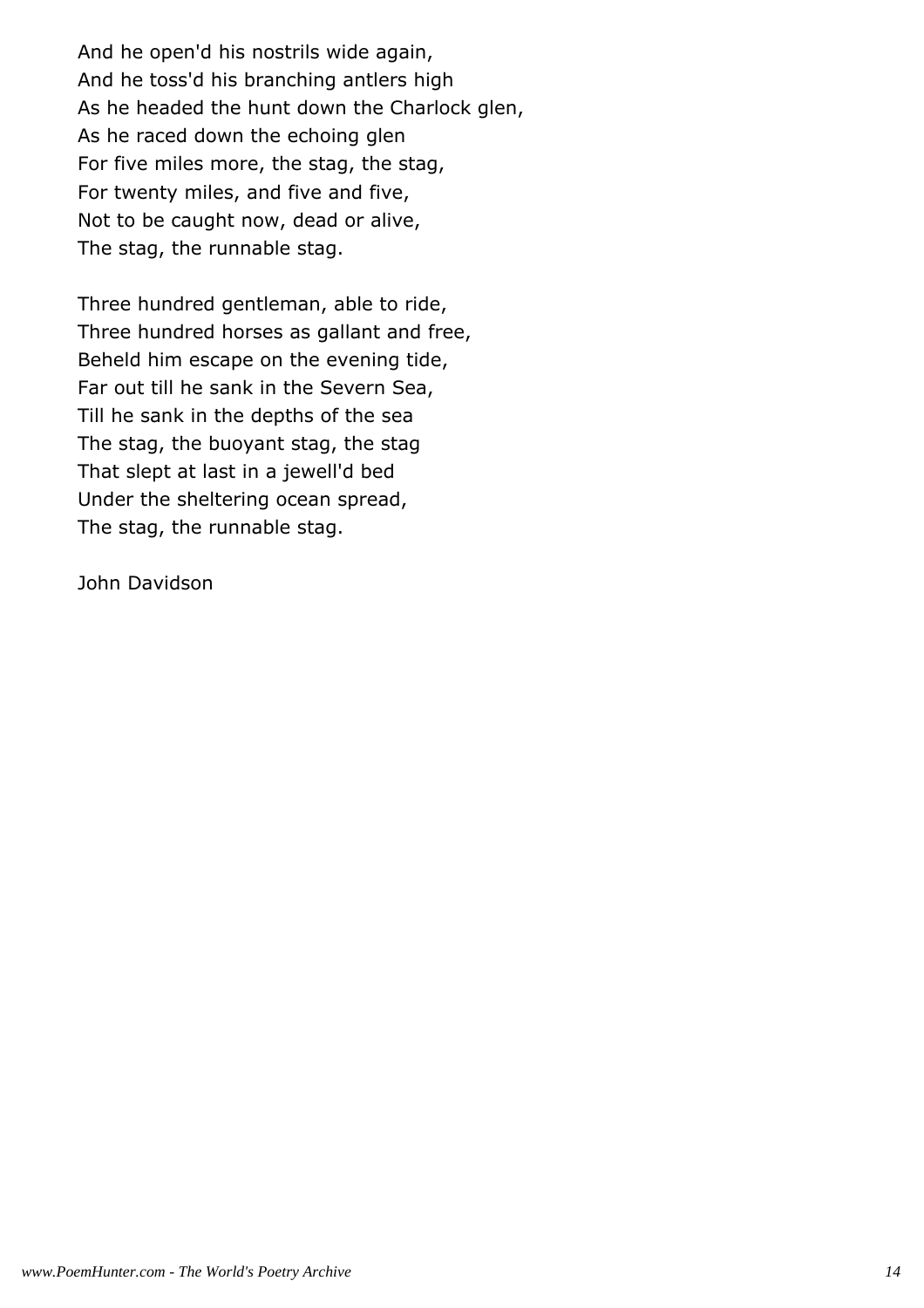#### Battle

The war of words is done; The red-lipped cannon speak; The battle has begun.

The web your speeches spun Tears and blood shall streak; The war of words is done.

Smoke enshrouds the sun; Earth staggers at the shriek Of battle new begun.

Poltroons and braggarts run: Woe to the poor, the meek! The war of words is done.

"And hope not now to shun The doom that dogs the weak," Thunders every gun;

"Victory must be won." When the red-lipped cannon speak, The war of words is done, The slaughter has begun.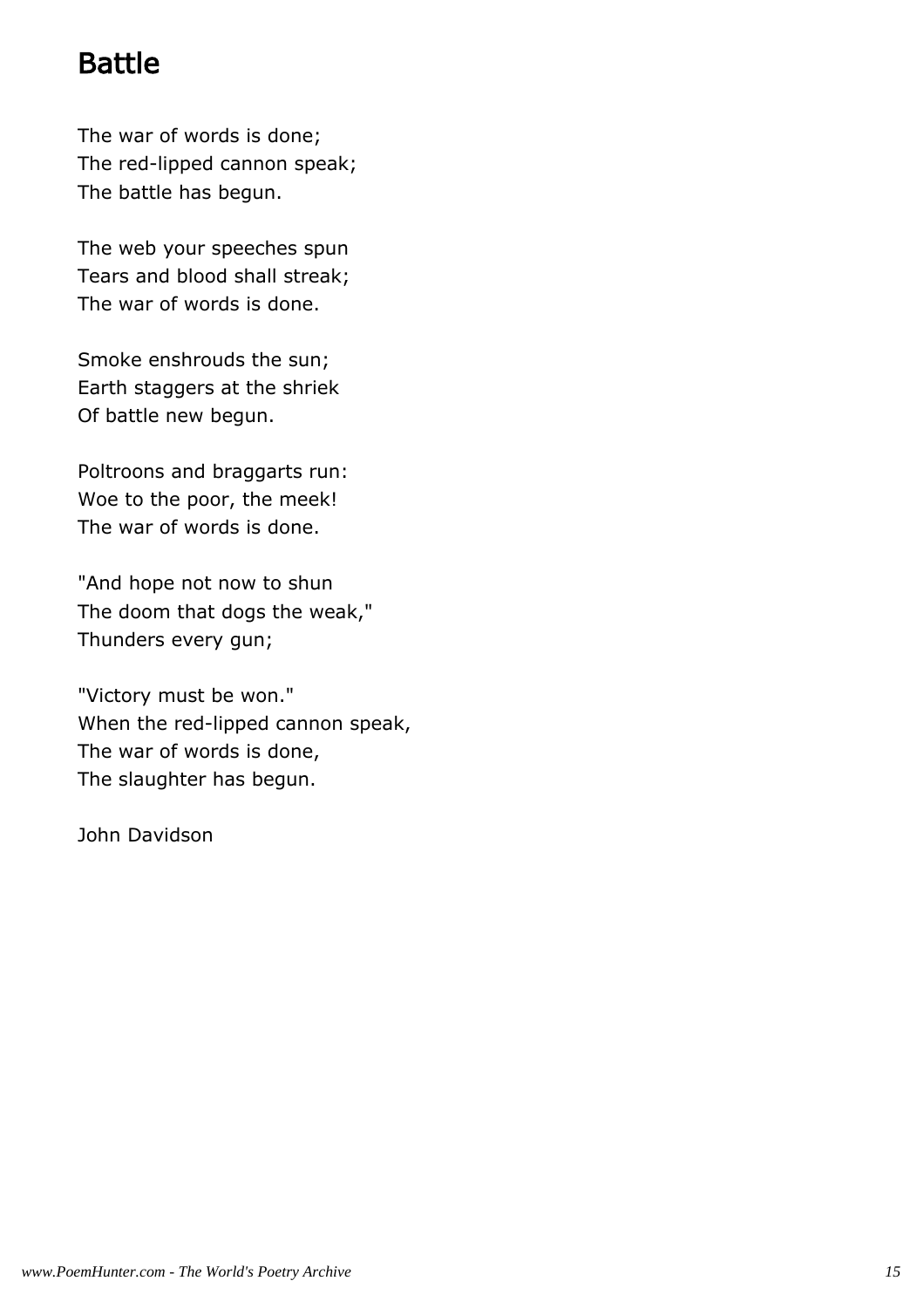## Imagination

There is a dish to hold the sea, A brazier to contain the sun, A compass for the galaxy, A voice to wake the dead and done!

That minister of ministers, Imagination, gathers up The undiscovered Universe, Like jewels in a jasper cup.

Its flame can mingle north and south; Its accent with the thunder strive; The ruddy sentence of its mouth Can make the ancient dead alive.

The mart of power, the fount of will, The form and mould of every star, The source and bound of good and ill, The key of all the things that are,

Imagination, new and strange In every age, can turn the year; Can shift the poles and lightly change The mood of men, the world's career.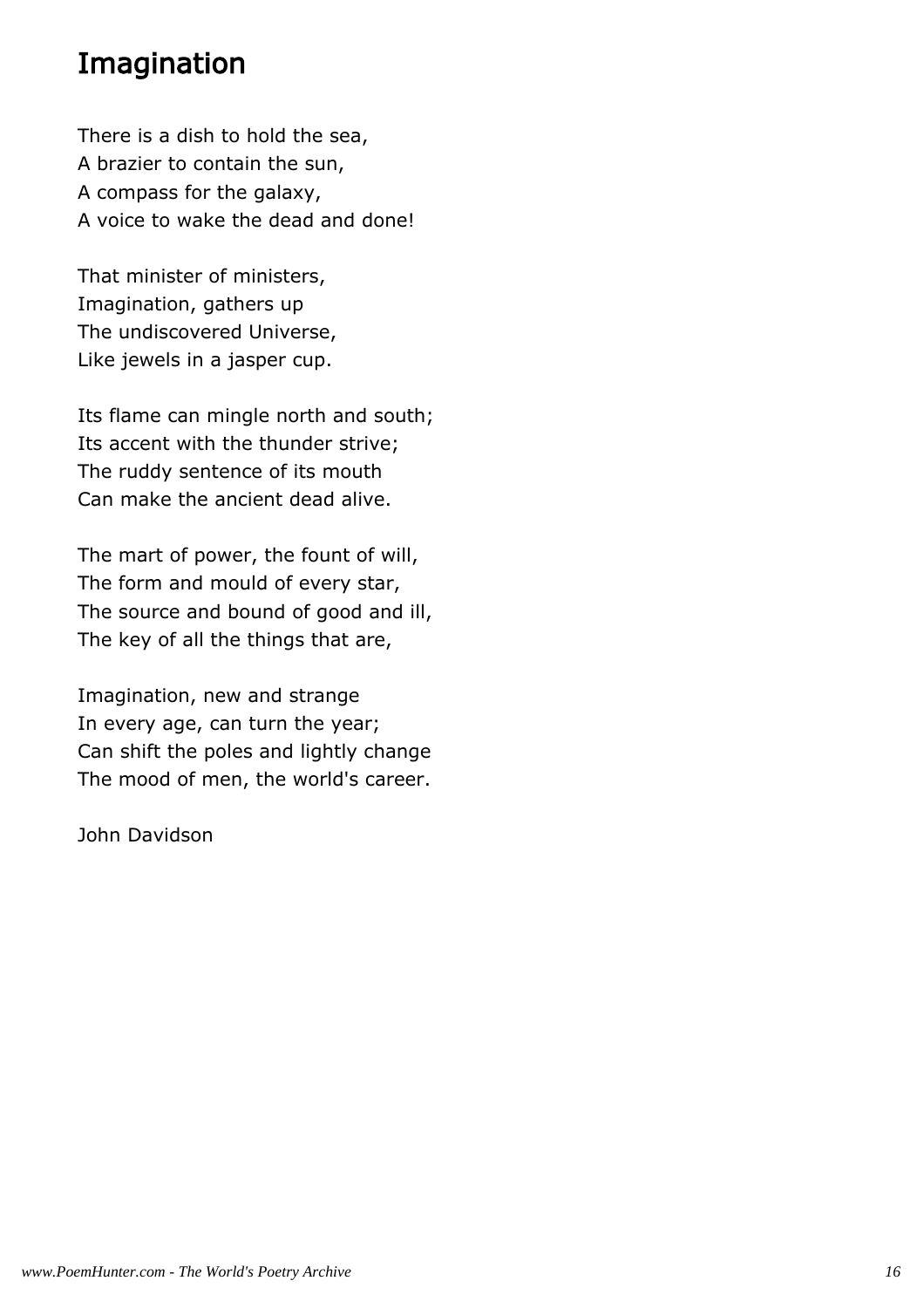#### In Romney Marsh

As I went down to Dymchurch Wall, I heard the South sing o'er the land I saw the yellow sunlight fall On knolls where Norman churches stand.

And ringing shrilly, taut and lithe, Within the wind a core of sound, The wire from Romney town to Hythe Along its airy journey wound.

A veil of purple vapour flowed And trailed its fringe along the Straits; The upper air like sapphire glowed: And roses filled Heaven's central gates.

Masts in the offing wagged their tops; The swinging waves pealed on the shore; The saffron beach, all diamond drops And beads of surge, prolonged the roar.

As I came up from Dymchurch Wall, I saw above the Downs' low crest The crimson brands of sunset fall, Flicker and fade from out the West.

Night sank: like flakes of silver fire The stars in one great shower came down; Shrill blew the wind; and shrill the wire Rang out from Hythe to Romney town.

The darkly shining salt sea drops Streamed as the waves clashed on the shore; The beach, with all its organ stops Pealing again, prolonged the roar.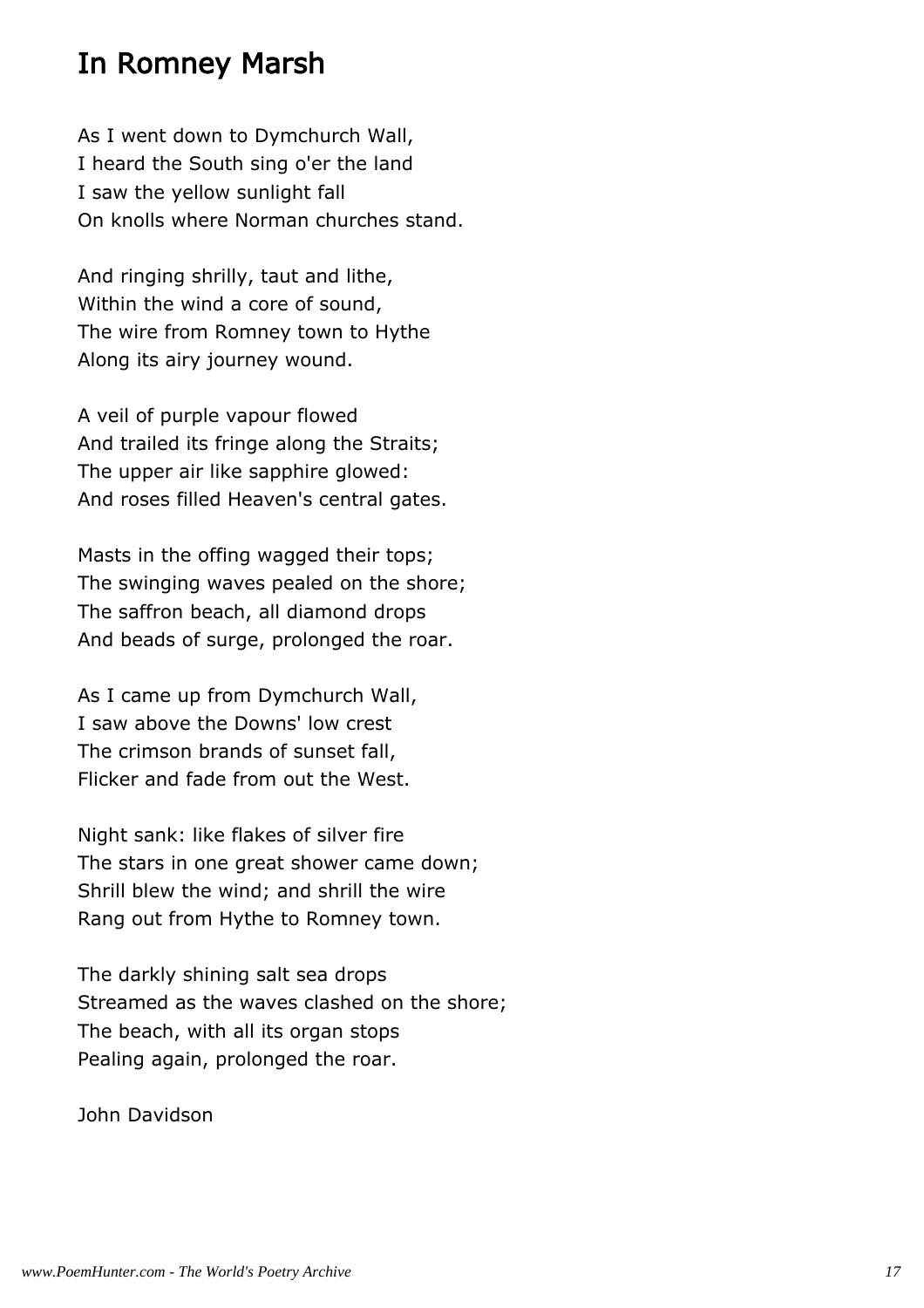## London

Athwart the sky a lowly sigh From west to east the sweet wind carried; The sun stood still on Primrose Hill; His light in all the city tarried: The clouds on viewless columns bloomed Like smouldering lilies unconsumed.

'Oh sweetheart, see! how shadowy, Of some occult magician's rearing, Or swung in space of heaven's grace Dissolving, dimly reappearing, Afloat upon ethereal tides St. Paul's above the city rides!'

A rumour broke through the thin smoke Enwreathing abbey, tower, and palace, The parks, the squares, the thoroughfares, The million-peopled lanes and alleys, An ever-muttering prisoned storm, The heart of London beating warm.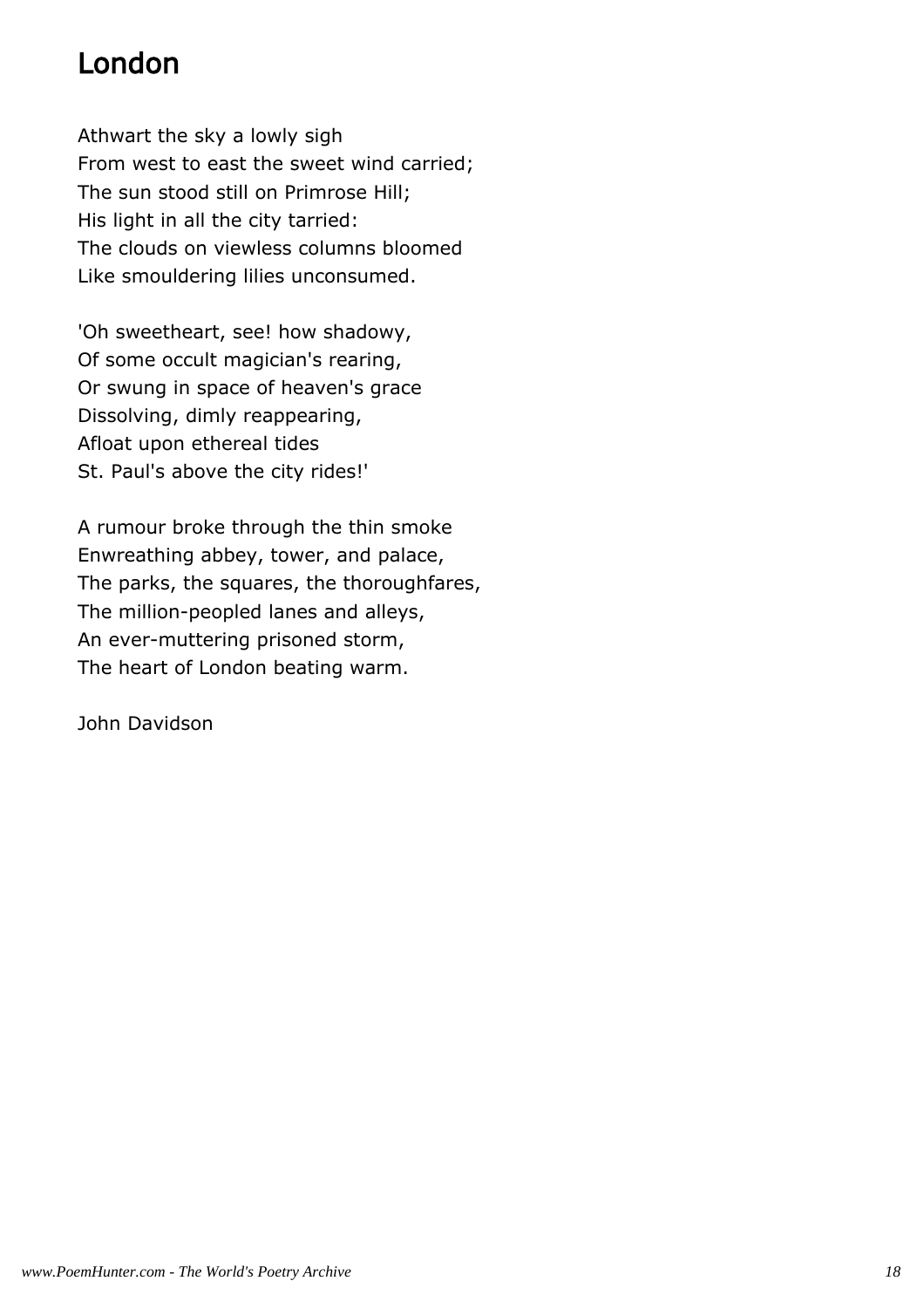#### Snow

'Who affirms that crystals are alive?' I affirm it, let who will deny: Crystals are engendered, wax and thrive, Wane and wither; I have seen them die.

Trust me, masters, crystals have their day, Eager to attain the perfect norm, Lit with purpose, potent to display Facet, angle, colour, beauty, form.

Water-crystals need for flower and root Sixty clear degrees, no less, no more; Snow, so fickle, still in this acute Angle thinks, and learns no other lore:

Such its life, and such its pleasure is, Such its art and traffic, such its gain, Evermore in new conjunctions this Admirable angle to maintain.

Crystalcraft in every flower and flake Snow exhibits, of the welkin free: Crystalline are crystals for the sake, All and singular, of crystalry.

Yet does every crystal of the snow Individualize, a seedling sown Broadcast, but instinct with power to grow Beautiful in beauty of its own.

Every flake with all its prongs and dints Burns ecstatic as a new-lit star: Men are not more diverse, finger prints More dissimilar than snow-flakes are.

Worlds of men and snow endure, increase, Woven of power and passion to defy Time and travail: only races cease, Individual men and crystals die.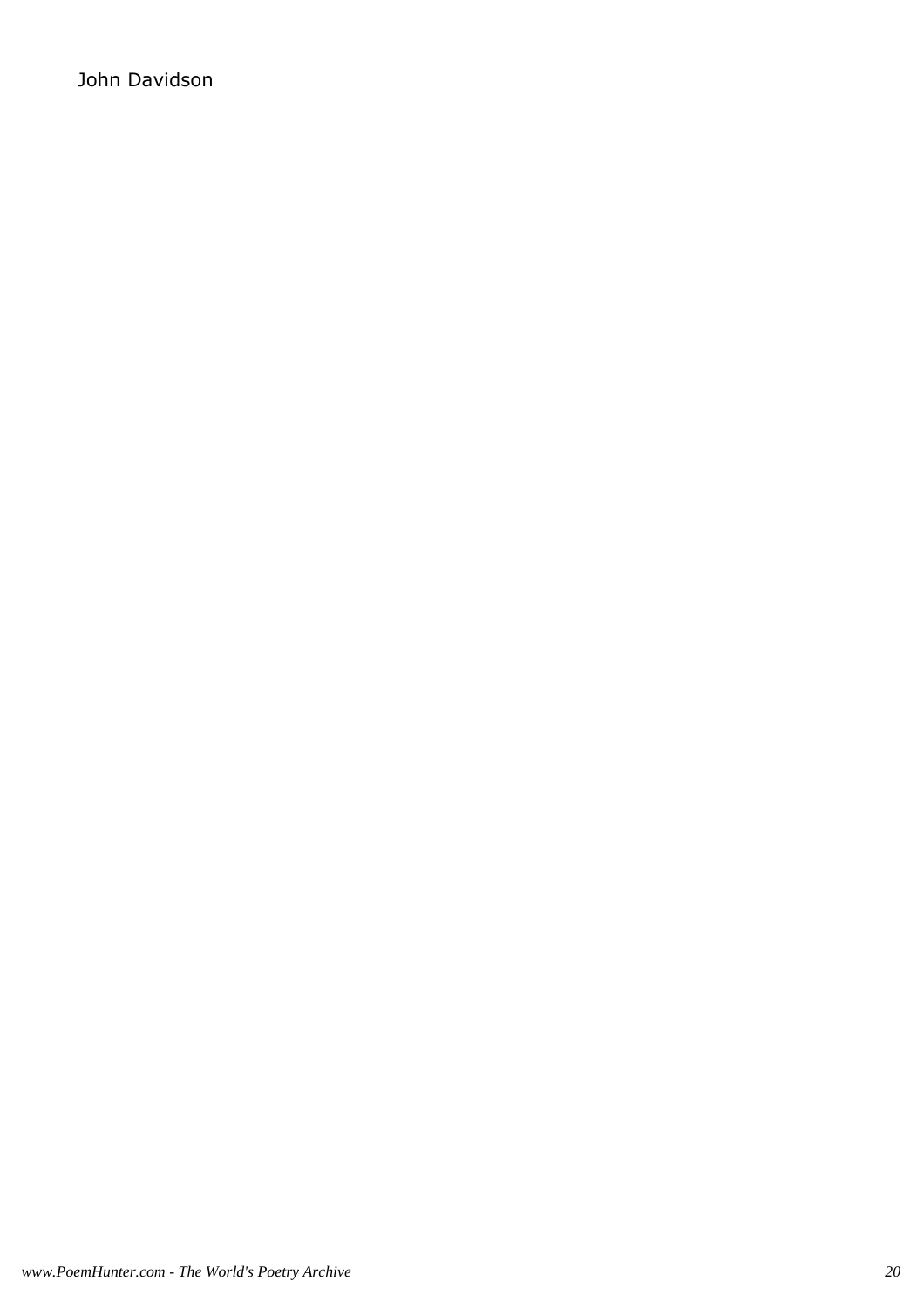# Song

THE boat is chafing at our long delay, And we must leave too soon The spicy sea-pinks and the inborne spray, The tawny sands, the moon.

Keep us, O Thetis, in our western flight! Watch from thy pearly throne Our vessel, plunging deeper into night To reach a land unknown.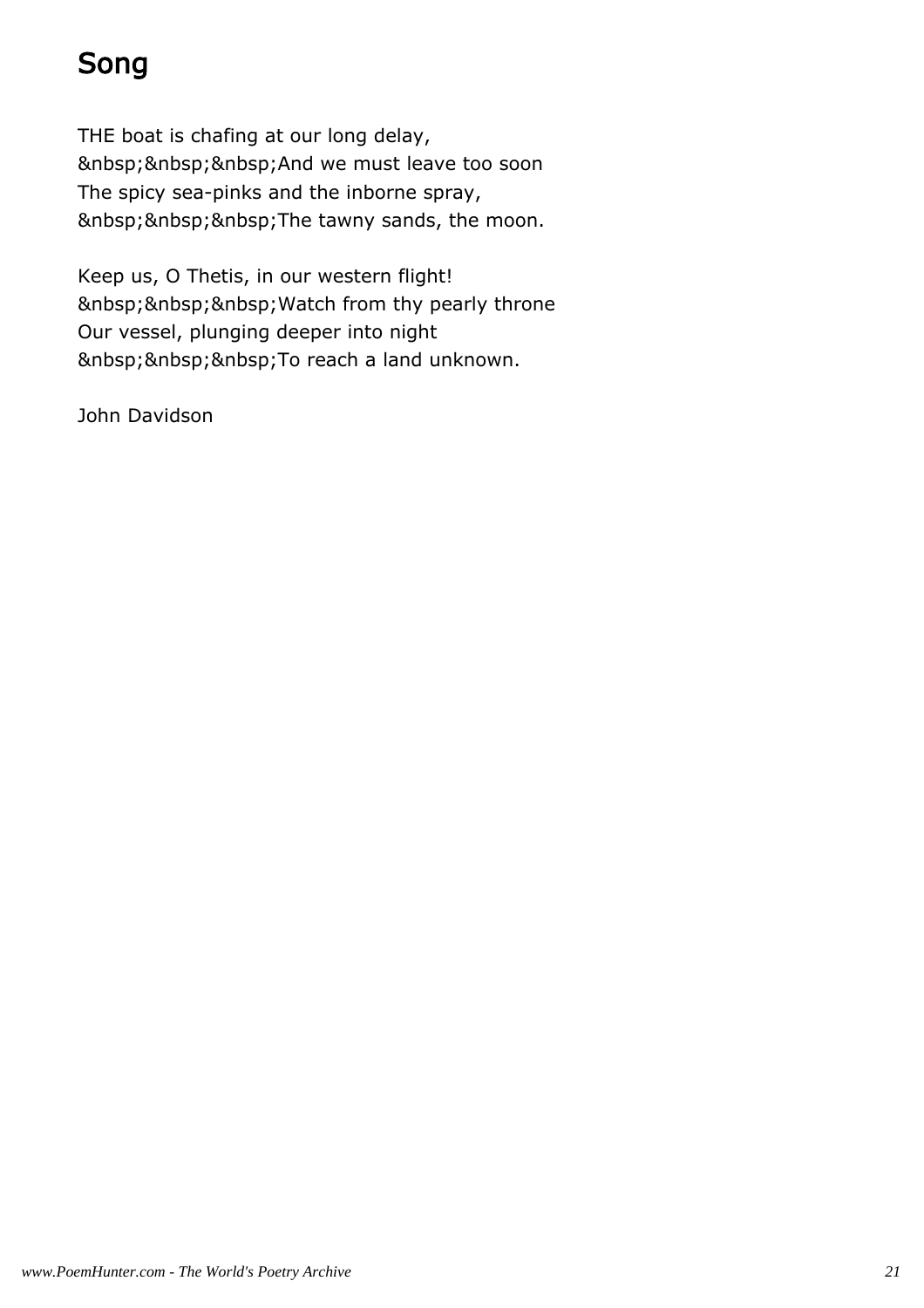#### Song Of A Train

A monster taught To come to hand Amain, As swift as thought Across the land The train.

The song it sings Has an iron sound; Its iron wings Like wheels go round.

Crash under bridges, Flash over ridges, And vault the downs; The road is straight -- Nor stile, nor gate; For milestones -- towns!

Voluminous, vanishing, white, The steam plume trails; Parallel streaks of light, THe polished rails.

Oh, who can follow? The little swallow, The trout of the sky: But the sun Is outrun, And Time passed by.

O'er bosky dens, By marsh and mead, Forest and fens Embodied speed Is clanked and hurled; O'er rivers and runnels; And into the earth And out again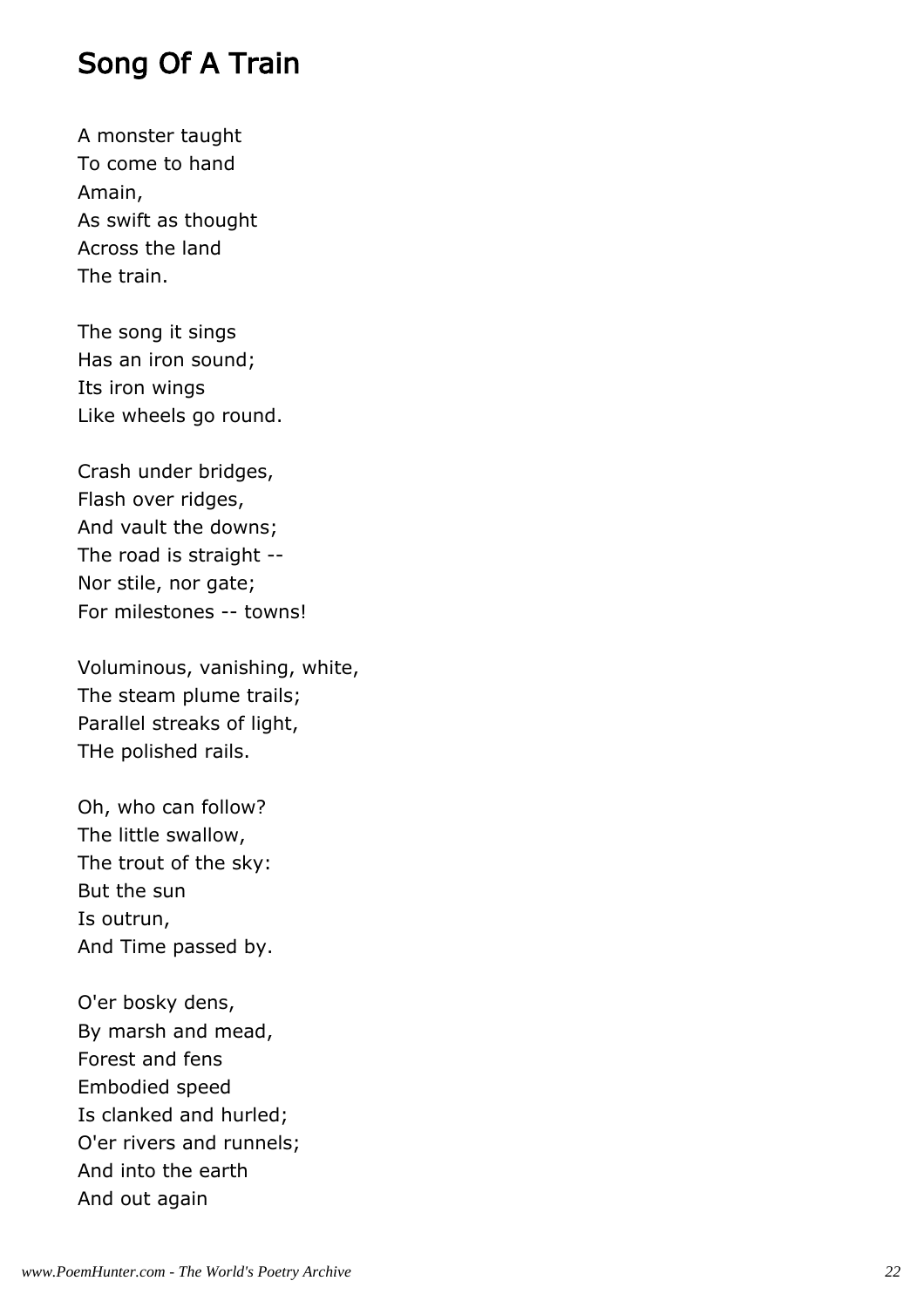In death and birth That know no pain, For the whole round world Is a warren of railway tunnels.

Hark! hark! hark! It screams and cleaves the dark; And the subterranean night Is gilt with smoky light. Then out again apace It runs its thundering race, The monster taught To come to hand Amain, That swift as thought Speeds through the land The train.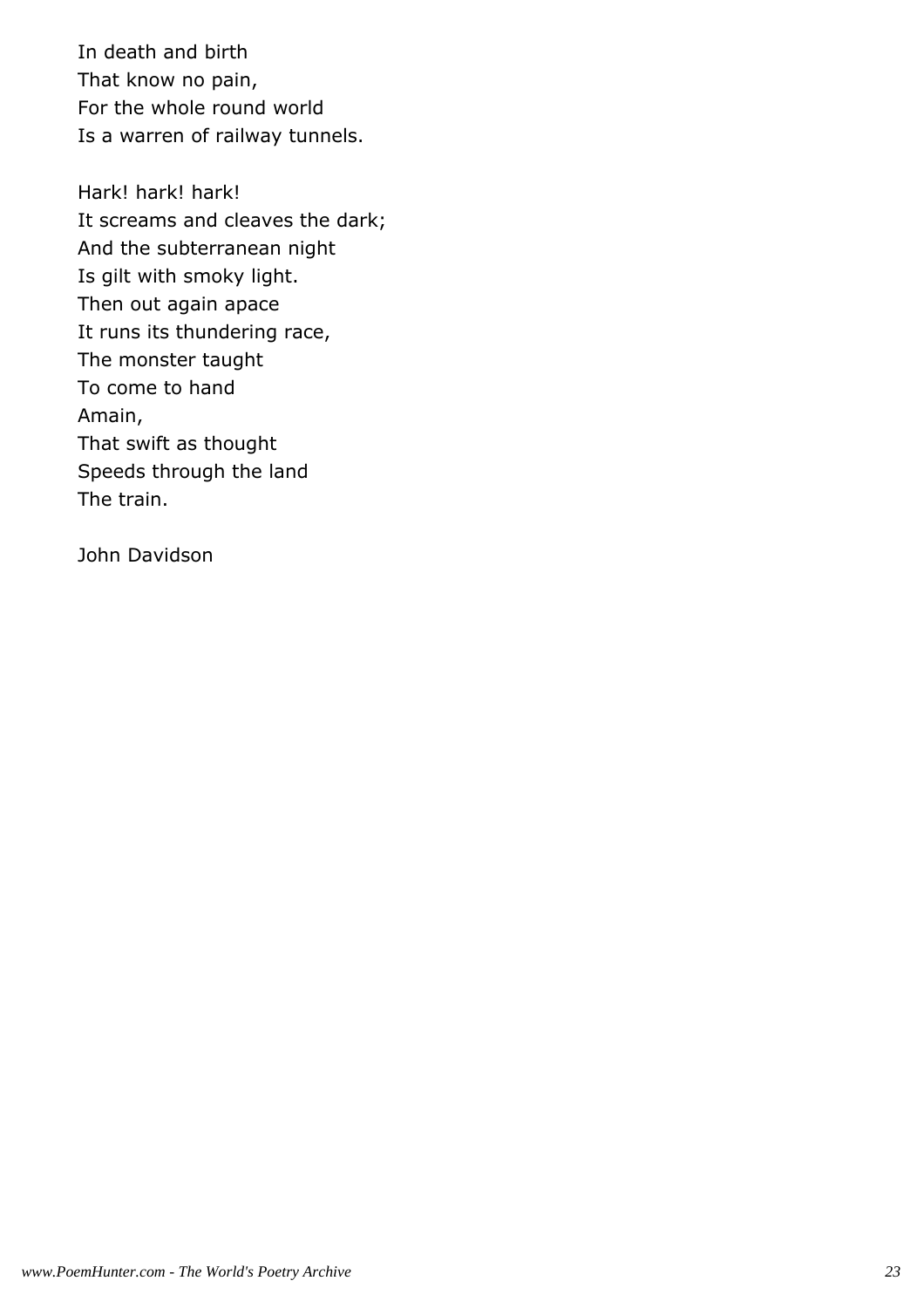#### The Last Rose

'O WHICH is the last rose?' A blossom of no name. At midnight the snow came; At daybreak a vast rose, In darkness unfurl'd, O'er-petall'd the world.

Its odourless pallor Blossom'd forlorn, Till radiant valour Establish'd the morn-- Till the night Was undone In her fight With the sun.

The brave orb in state rose, And crimson he shone first; While from the high vine Of heaven the dawn burst, Staining the great rose From sky-line to sky-line.

The red rose of morn A white rose at noon turn'd; But at sunset reborn All red again soon burn'd. Then the pale rose of noonday Rebloom'd in the night, And spectrally white In the light Of the moon lay.

But the vast rose Was scentless, And this is the reason: When the blast rose Relentless, And brought in due season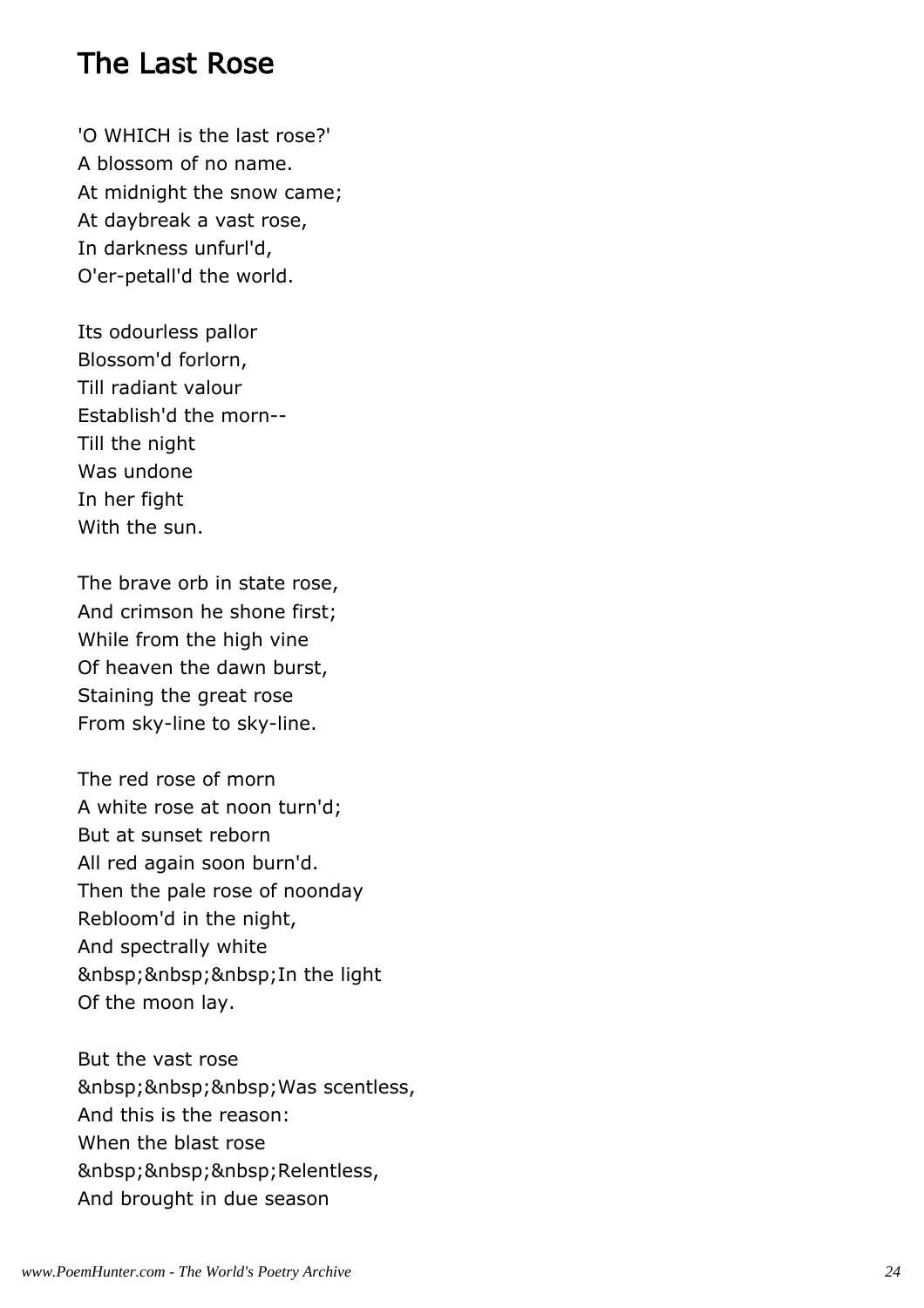The snow rose, the last rose Congeal'd in its breath, Then came with it treason; The traitor was Death.

In lee-valleys crowded, The sheep and the birds Were frozen and shrouded In flights and in herds. In highways And byways The young and the old Were tortured and madden'd And kill'd by the cold. But many were gladden'd By the beautiful last rose, The blossom of no name That came when the snow came, In darkness unfurl'd-- The wonderful vast rose That fill'd all the world.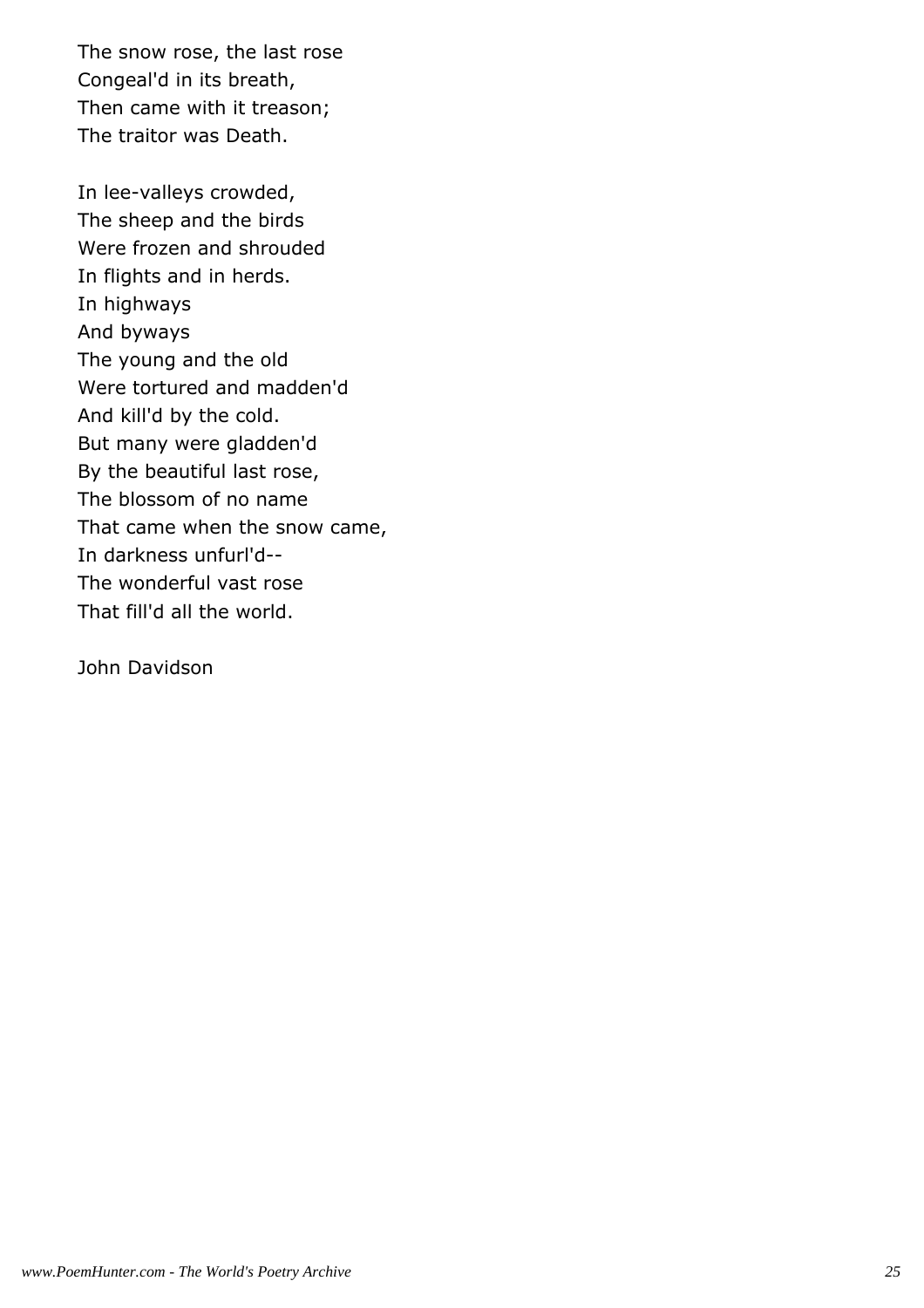#### Thirty Bob A Week

I couldn't touch a stop and turn a screw, And set the blooming world a-work for me, Like such as cut their teeth -- I hope, like you -- On the handle of a skeleton gold key; I cut mine on a leek, which I eat it every week: I'm a clerk at thirty bob as you can see.

But I don't allow it's luck and all a toss; There's no such thing as being starred and crossed; It's just the power of some to be a boss, And the bally power of others to be bossed: I face the music, sir; you bet I ain't a cur; Strike me lucky if I don't believe I'm lost!

For like a mole I journey in the dark, A-travelling along the underground From my Pillar'd Halls and broad Suburbean Park, To come the daily dull official round; And home again at night with my pipe all alight, A-scheming how to count ten bob a pound.

And it's often very cold and very wet, And my missus stitches towels for a hunks; And the Pillar'd Halls is half of it to let-- Three rooms about the size of travelling trunks. And we cough, my wife and I, to dislocate a sigh, When the noisy little kids are in their bunks.

But you never hear her do a growl or whine, For she's made of flint and roses, very odd; And I've got to cut my meaning rather fine, Or I'd blubber, for I'm made of greens and sod: So p'r'haps we are in Hell for all that I can tell, And lost and damn'd and served up hot to God.

I ain't blaspheming, Mr. Silver-tongue; I'm saying things a bit beyond your art: Of all the rummy starts you ever sprung, Thirty bob a week's the rummiest start!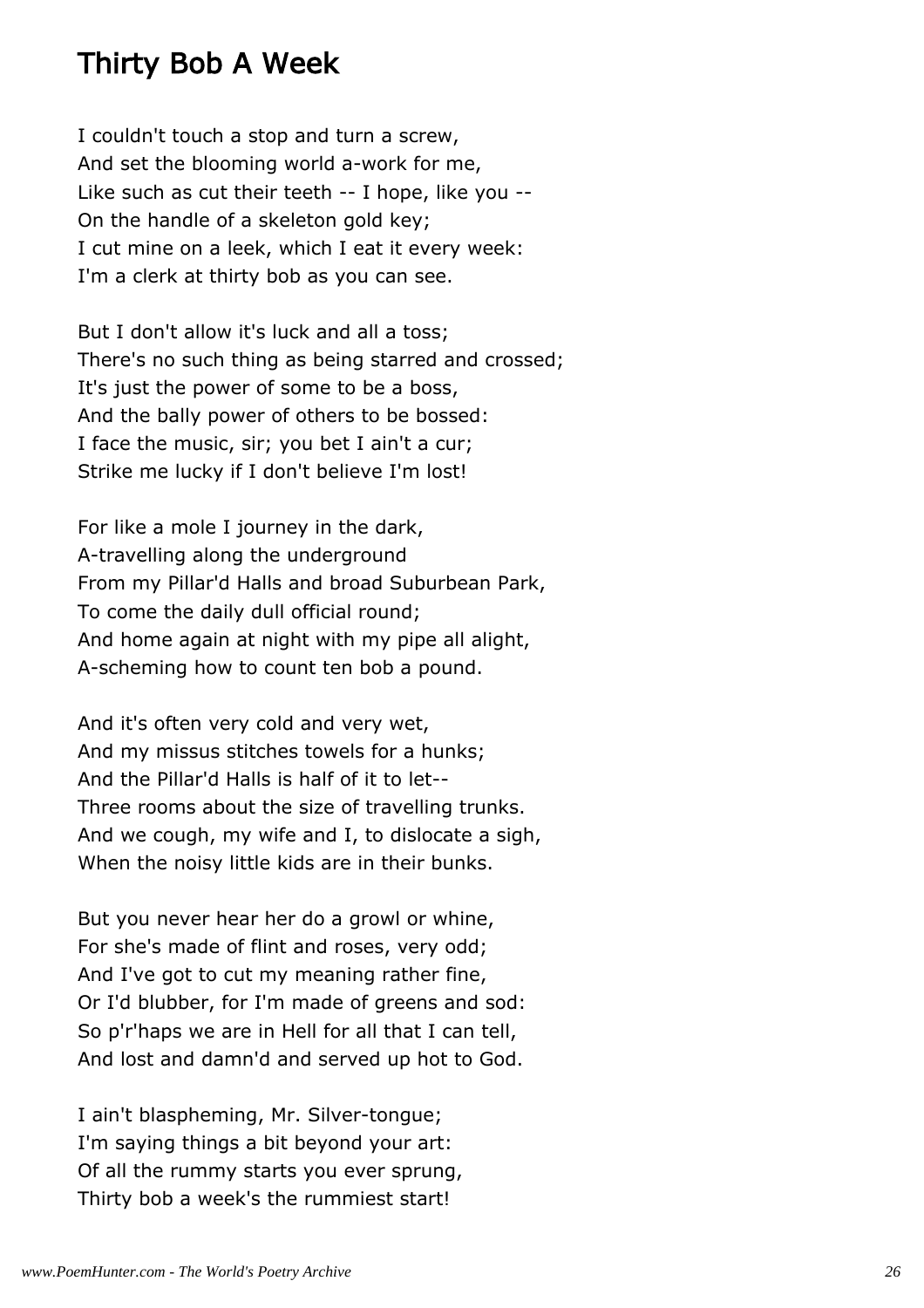With your science and your books and your the'ries about spooks, Did you ever hear of looking in your heart?

I didn't mean your pocket, Mr., no: I mean that having children and a wife, With thirty bob on which to come and go, Isn't dancing to the tabor and the fife: When it doesn't make you drink, by Heaven! it makes you think, And notice curious items about life.

I step into my heart and there I meet A god-almighty devil singing small, Who would like to shout and whistle in the street, And squelch the passers flat against the wall; If the whole world was a cake he had the power to take, He would take it, ask for more, and eat them all.

And I meet a sort of simpleton beside, The kind that life is always giving beans; With thirty bob a week to keep a bride He fell in love and married in his teens: At thirty bob he stuck; but he knows it isn't luck: He knows the seas are deeper than tureens.

And the god-almighty devil and the fool That meet me in the High Street on the strike, When I walk about my heart a-gathering wool, Are my good and evil angels if you like. And both of them together in every kind of weather Ride me like a double-seated bike.

That's rough a bit and needs its meaning curled. But I have a high old hot un in my mind -- A most engrugious notion of the world, That leaves your lightning 'rithmetic behind: I give it at a glance when I say 'There ain't no chance, Nor nothing of the lucky-lottery kind.'

And it's this way that I make it out to be: No fathers, mothers, countres, climates -- none; Not Adam was responsible for me, Nor society, nor systems, nary one: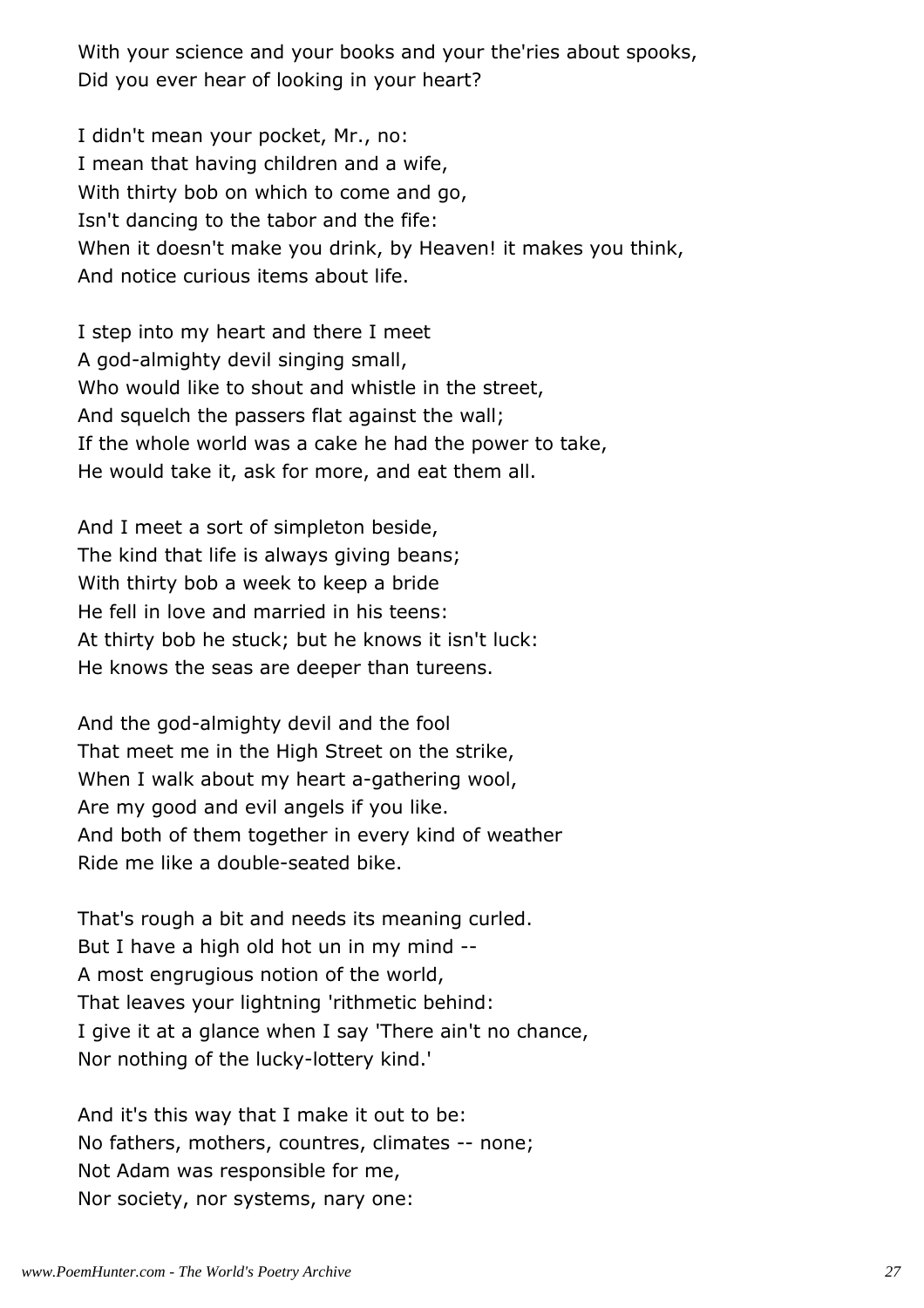A little sleeping seed, I woke -- I did, indeed -- A million years before the blooming sun.

I woke because I thought the time had come; Beyond my will there was no other cause; And everywhere I found myself at home, Because I chose to be the thing I was; And in whatever shape of mollusc or of ape I always went according to the laws.

I was the love that chose my mother out; I joined two lives and from the union burst; My weakness and my strength without a doubt Are mine alone for ever from the first: It's just the very same with a difference in the name As 'Thy will be done.' You say it if you durst!

They say it daily up and down the land As easy as you take a drink, it's true; But the difficultest go to understand, And the difficultest job a man can do, Is to come it brave and meek with thirty bob a week, And feel that that's the proper thing for you.

It's a naked child against a hungry wolf; It's playing bowls upon a splitting wreck; It's walking on a string across a gulf With millstones fore-and-aft about your neck; But the thing is daily done by many and many a one; And we fall, face forward, fighting, on the deck.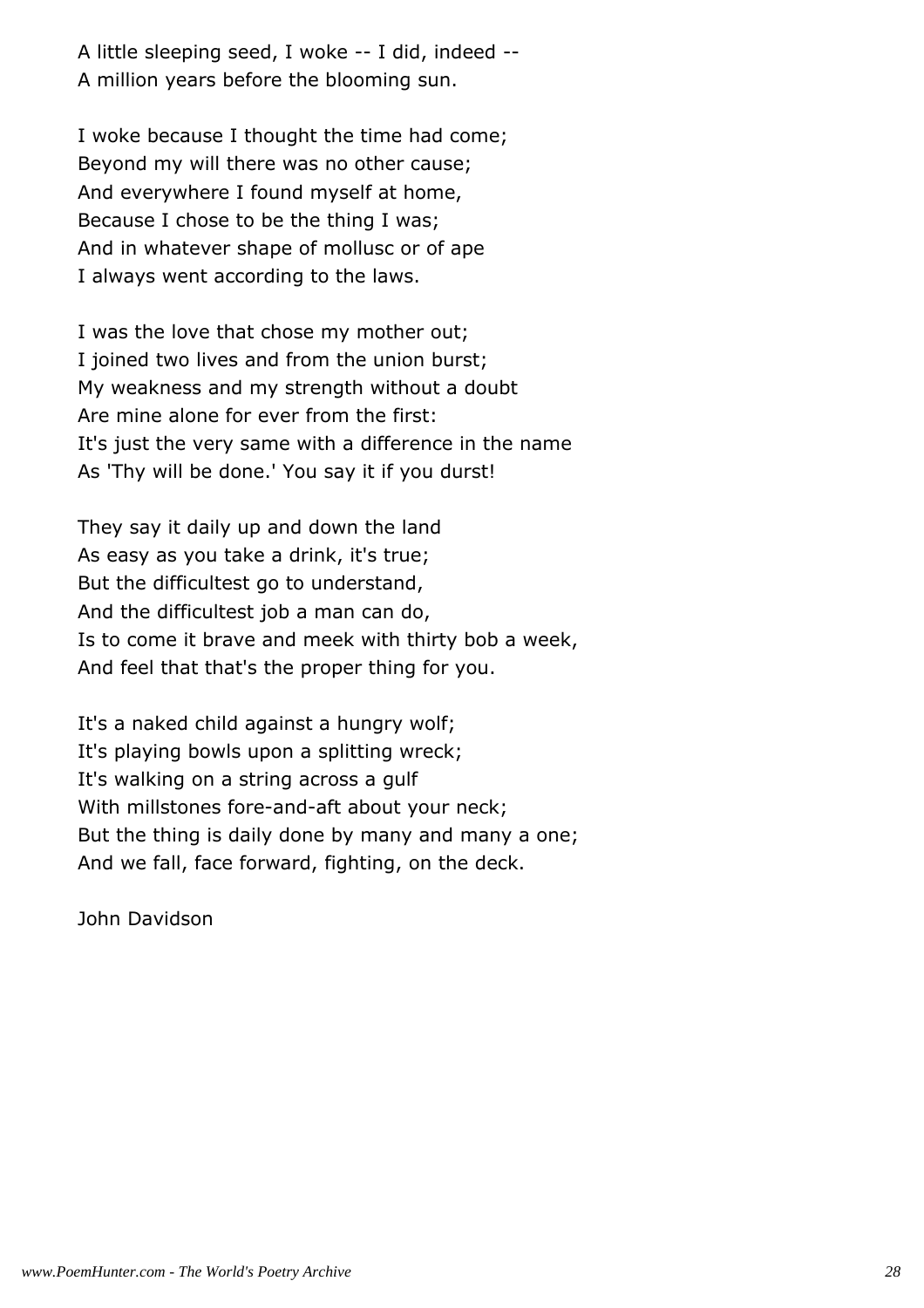#### War Song

In anguish we uplift A new unhallowed song: The race is to the swift; The battle to the strong.

Of old it was ordained That we, in packs like curs, Some thirty million trained And licensed murderers,

In crime should live and act, If cunning folk say sooth Who flay the naked fact And carve the heart of truth.

The rulers cry aloud, "We cannot cancel war, The end and bloody shroud Of wrongs the worst abhor, And order's swaddling band: Know that relentless strife Remains by sea and land The holiest law of life. From fear in every guise, From sloth, from lust of pelf, By war's great sacrifice The world redeems itself. War is the source, the theme Of art; the goal, the bent And brilliant academe Of noble sentiment; The augury, the dawn Of golden times of grace; The true catholicon, And blood-bath of the race."

We thirty million trained And licensed murderers, Like zanies rigged, and chained